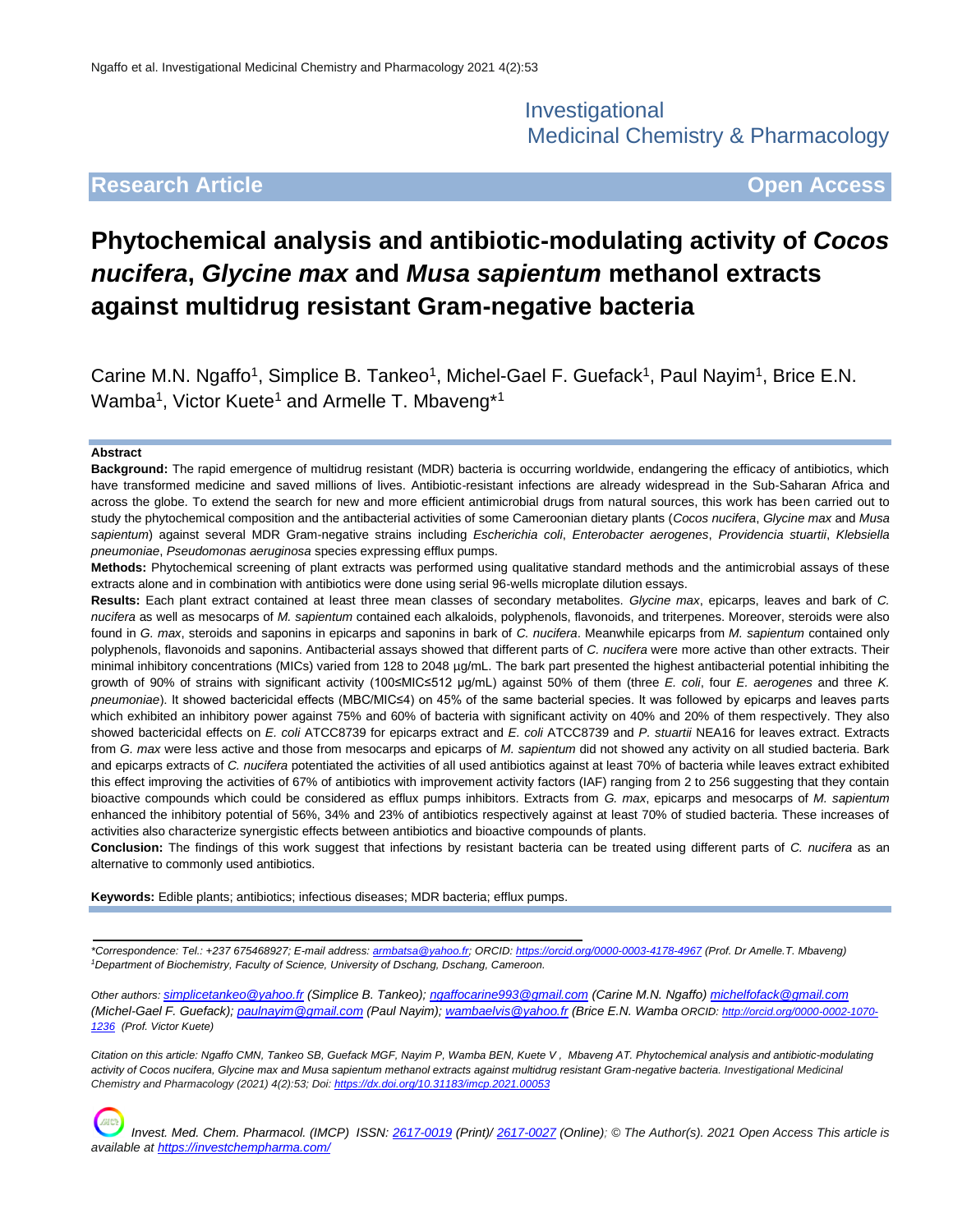## **Background**

For more than 60 years, antimicrobial agents have been used to control bacterial infections in humans, animals, and plants. Nowadays, antimicrobial agents are among the most frequently used therapeutics in humans and veterinary medicine. In the early days of antimicrobial chemotherapy, antimicrobial resistance was not considered as an important problem, since the numbers of resistant strains were low and many new highly effective antimicrobial agents of different classes were detected [1,2]. The increased selective pressure imposed by the wide-spread use of antimicrobial agents since the 1950s has distinctly accelerated the development and the spread of bacterial resistance to existing drugs. Antibiotics were first prescribed to treat serious infections in the 1940s. Antibiotics discovery, modes of action and mechanisms of resistance have been productive research topics in academia and until recently, in the pharmaceutical industry [3,4]. Moreover, antibiotics have revolutionized medicine in many respect, and countless lives have been saved. Their discovery was a turning point in human history. Regrettably, the use of these wonder drugs has been accompanied by the rapid appearance of resistant strains. Unfortunately, resistance has eventually been seen to nearly all antibiotics that have been developed [5]. The antibiotic resistance crisis has been attributed to the overuse and misuse of these medications, as well as a lack of new drug development by the pharmaceutical industry due to reduced economic incentives and challenging regulatory requirements. A wide range of biological and physiological mechanisms may be responsible for bacterial resistance including enzymatic inactivation by either disintegration or chemical modification of antibiotics, reduced intracellular accumulation by decreased influx and/or increased efflux of antibiotics and finally the modification of the cellular target sites [6,7,8].

Today, there has been an increasing concern to find alternative antibiotics substitutes for the treatment of infectious diseases, particularly those from various natural sources including plants that are easy to obtain and have considerably few side effects, to replace synthetic antibiotics used against bacterial infections. These antibiotics substitutes derived from plants sources can highly decrease the growth of resistant microbes by preventing infectious diseases caused by them. The medicinal value of plants has assumed important dimension in the few decades owing mainly to the discovery that extracts from plants contain not only minerals and primary metabolites but also a diverse array of secondary metabolites with antimicrobial potential [9,10]. There are approximately 250.000 to 500.000 species of plants with pharmacological interests on this planet and a good number of them have been investigated and reported for their antimicrobial potential. Moreover, some of these plants improved the activities of usual antibiotics among which some are edible plants [11-16].

To date, there has been little information on studies of *Cocos nucifera*, *Glycine max* and *Musa sapientum* dietary plants related to their pharmacological usage [17,18,19]. Therefore, this study was conducted to investigate the phytochemical composition and the antibacterial activity of the above three plants as well as their capacity to improve the activities of some commonly used antibiotics on several MDR Gram-negative strains.

## **Methods**

#### *Plant's collection and their extraction*

Parts of three Cameroonian dietary plants including epicarps, leaves and bark of *Cocos nucifera*, beans of *Glycine max* and mesocarps and epicarps of *Musa sapientum* were used. They were collected in Bamboutos and Menoua Divisions, West Region of Cameroon, between September and October 2019. They were then identified at the National Herbarium (Yaoundé, Cameroon) where voucher specimens were deposited. Some information concerning the traditional use and previous biological activities as well as extractive yields of these plants are summarized in Table 1.

Plants were freshly collected and washed with clean water. They were then dried safe from sun and crushed to give powders that were soaked in the methanol solvent in the proportions 1:3 m/v for 48h. The preparation was stirred three times per days after which it was filtered using Wattman N°1 filter paper. The obtained filtrate was concentrated under reduced pressure (at 65°C) in a rotary evaporator to give the corresponding crude extracts which were dried at room temperature for complete evaporation of methanol. These crude extracts were kept at 4°C until further uses. Extractive yields (Table 1) of each sample were obtained by calculating the (crude extract weight /powder weight) x100.

#### *Microbial samples and culture media*

Microorganisms used were multidrug resistant (MDR) Gramnegative bacteria phenotypes involved in microbial infections and expressing efflux pumps. These bacteria which were constituted of reference strains and clinical isolates included *Escherichia coli, Enterobacter aerogenes, Klebsiella pneumoniae, Providencia stuartii* and *Pseudomonas aeruginosa* strains. They were provided from American Type Culture Collection (ATCC) and laboratory of UMR-MD1 of the University of Mediterranean, Marseille, France. Table 2 shows the studied bacteria with their features. Bacterial colonies were cultivated and activated in the Mueller Hinton Agar (MHA) medium while the Mueller Hinton Broth (MHB) was used for determination of minimal inhibitory concentrations (MICs) and minimal bactericidal concentrations (MBCs) as well as bacterial storage at 4°C.

### *Chemicals*

Nine different classes of conventional antibiotics including Azithromycin (AZT), Ciprofloxacin (CIP), Doxycycline (DOX), Erythromycin (ERY), Flucloxacillin (FLC), Gentamycin (GEN), Ofloxacin (OFL), Oxacillin (OXA) and Thiamphenicol (THI) were used. They were prepared in MHB. Dimethylsulfoxide (DMSO) for extracts and antibiotics dissolution and *p*-Iodonitrotetrazolium chloride (INT) was used for colorimetric detection of living bacteria. All these chemicals provided from Sigma-Aldrich (St. Quentin Fallavier, France).

#### *Phytochemical essays*

Phytochemical screening of used plant extracts was carried out to detect the different main classes of secondary metabolites contained in these plants that could be responsible for their antimicrobial or pharmacological activities. These qualitative essays were done using colorimetric methods as described by [20].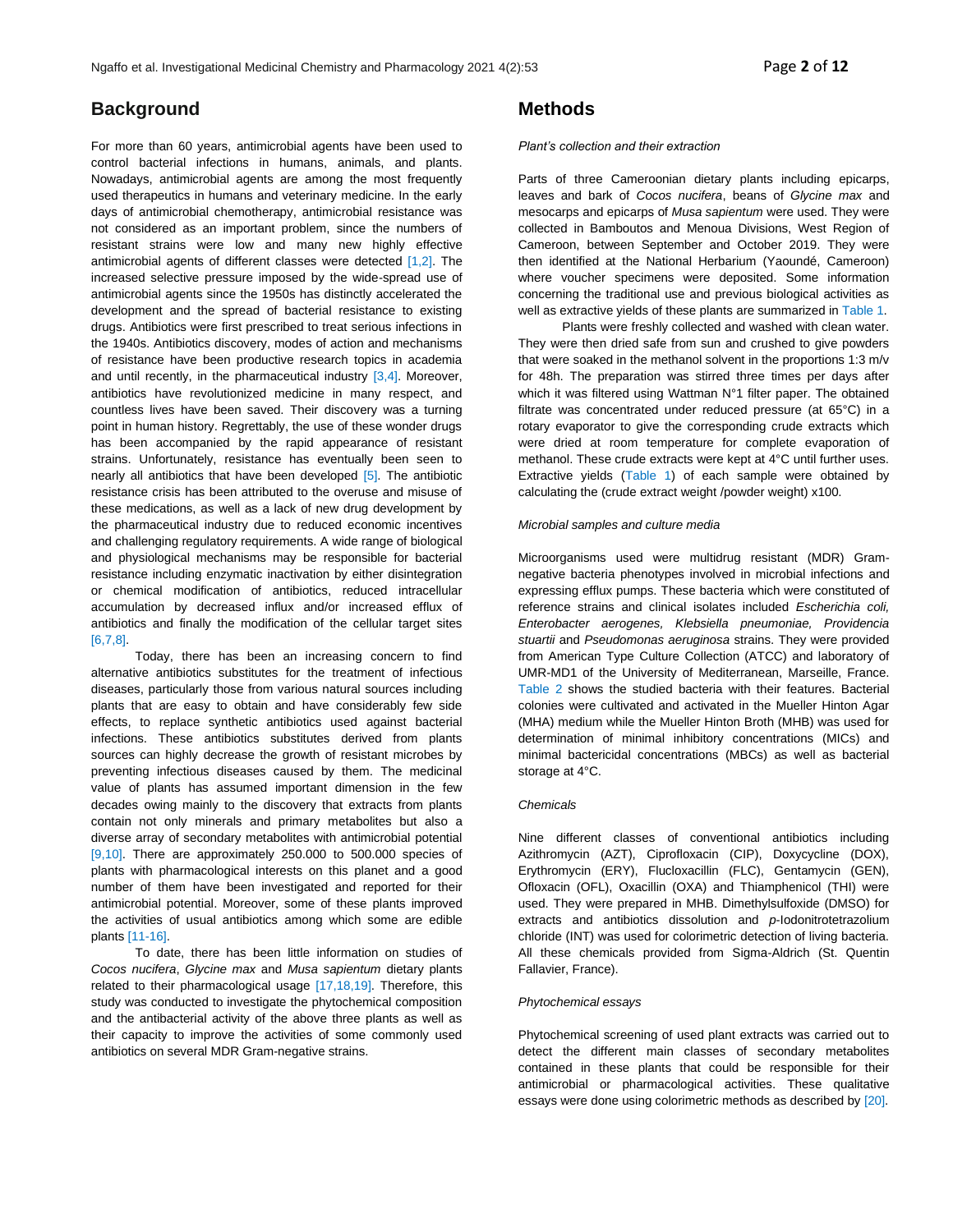#### *Antibacterial assays*

The antibacterial activities of plant extracts and used antibiotics were performed by determining the minimal inhibitory concentrations (MICs) and minimal bactericidal concentrations (MBCs) using broth microdilution methods described by [21] and 22].

#### *Determination of minimal inhibitory concentrations*

In a sterile 96-wells microplate initially containing 100 µL of MHB culture medium, 100 µL of extracts dissolved in DMSO 2.5 % was added to first wells and then serially distributed to other wells. Then 100 µL of bacterial suspension (2x10<sup>6</sup> UFC/mL) were added to all wells to afford 200 µL. DMSO 2.5 % and Ciprofloxacin, the reference antibiotic, were respectively used as negative and positive controls. Plates were then covered and incubated at 37°C for 18 hrs after which 40 µL of INT 0.2 % were introduced and plates were re-incubated at 37°C for 30 min. The INT (yellow colour) is reduced by viable bacteria to yield pink colour. The MIC was defined as the lowest concentration that prevented the change of this colour and which resulted in the complete inhibition of bacterial growth. Each assay was done in triplicate and two independent times. Plant extract was considered to have strong activity if MIC<100 µg/mL, significant activity if 100≤MIC≤512 µg/mL, moderate activity if 512<MIC≤2048 µg/mL and weak activity if MIC>2048 µg/mL [23].

#### *Determination of minimal bactericidal concentrations*

In a sterile new 96-wells microplate containing 150 µL of MHB culture medium, 50 µL from the previous wells content that did not received INT and that correspond to MICs values were added. Plate was covered and incubated at 37°C for 48 hrs after which 40 µL of INT 0.2 % were introduced. MBCs of each sample were determined as described in case of MICs determination. Each assay was performed in triplicate and two independent times. Plant extract or antibiotic was considered to bactericidal effect if MBC/MIC≤4 and bacteriostatic effect if MBC/MIC>4 [22,23].

#### *Determination of MICs of the combination extract-antibiotics*

Plants extracts were combined to conventional antibiotics commonly used in nosocomial infections treatment to evaluate the antibiotic-potentiation effects of bioactive compounds contained in these plants. Serial liquid microdilution method was also used [22]. One hundred microliter of MHB were introduced in a sterile 96 wells microplate followed by 100 µL of antibiotic solution (256 µg/mL final concentration) in first wells. After serial dilution, 50 µL of extract solution followed by 50 µL of bacterial inoculum (4x10<sup>6</sup> UFC/ml) were then added. Microplate was then covered and incubated at 37°C for 18 hrs. After this incubation time, 40 µL of INT 0.2 % were introduced and the MICs of antibiotics alone and those of antibiotic-extract combinations were determined as described above. Preliminary tests were carried out on *Pseudomonas aeruginosa* PA124 strain which was the most resistant bacteria and extracts were tested at MIC/2, MIC/4, MIC/8 and MIC/16 (results are summarized in Table 1 of supplementary file). From the obtained results, two concentrations of extracts (MIC/2 and MIC/4) were choice to be tested on the other studied bacteria. The effects of combination were evaluated by calculating the improvement activity factors (IAF) of each combination using the following formulation: MIC of antibiotic alone / MIC of combination (Tables 5-10). Each assay was also performed in

triplicate and two independent times. Extract and antibiotic were considered to have synergistic, indifference or antagonistic effects if IAF≥2, IAF=1 or IAF≤0.5 respectively [24].

## **Results**

#### *Phytochemical analysis*

Phytochemical screening of plant extracts showed selective distribution of main classes of secondary metabolites in these plants. Each plant extract contained at least three phytochemicals. All metabolites (alkaloids, polyphenols, flavonoids, triterpenes, steroids and saponins) were found in epicarps of *Cocos nucifera*. Bark and leaves of this plant extracts contained five and four metabolites respectively. Steroids were absent in bark extract while steroids and saponins were absent in leaves extract. These two metabolites were also absent in mesocarps part of *Musa sapientum* meanwhile epicarps part of this plant contained only three metabolites which are saponins, polyphenols and flavonoids. All these bioactive compounds were found in *Glycine max* extracts except saponins (Table 3).

#### *Antibacterial activity of plant extracts alone*

Table 4 shows antibacterial activities of different tested extracts. Six extracts were used and four of them selectively presented an inhibitory effect against studied bacterial strains. Extract from different parts of *Cocos nucifera* were most active. Bark extract of this plant inhibited the growth of 90% of bacteria with MIC ranging from 128 to 2048 µg/ml and with significant activity (100≤MIC≤512 µg/mL) against 50% of bacteria. Moreover, it showed bactericidal effects (MBC/MIC≤4) against 45% of bacteria: four *Escherichia coli* strains (ATCC8739, AG100A, AG100A<sub>Tet</sub> and AG102), two *Klebsiella pneumoniae* strains (Kp55 and Kp63), *Providencia stuartii* NEA16 and two *Enterobacter aerogenes* strains (ATCC13048 and EA294) and bacteriostatic affects MBC/MIC>4 against other strains. Epicarps extract of the same plant presented an antibacterial potential against 75% of strains also with MIC ranging 128 to 2048 µg/ml and with significant activity against 40% of bacterial strains. It showed bactericidal effects against two strains which are *E. coli* (ATCC8739) and *Providencia stuartii* NEA16. They were followed by leaves part of this plant which exhibited inhibitory activity against 60% of bacteria with significative activity only on two *E. coli* strains (ATCC8739 and AG102) and showed bactericidal effects also against two strains including *E. coli* (ATCC8739) and *P. stuartii* NEA16. These three extracts were most active especially on *E. coli* strains (MIC=128- 256 µg/mL) and less active on *Pseudomonas aeruginosa* strains. In the other hand, extracts from *Glycine max* were moderately active (512<MIC≤2048 µg/mL) against 25% of studied bacteria and did not showed any bactericidal effects. However, mesocarps and epicarps extracts from *Musa sapientum* did not presented any antibacterial activity on all studied strains as well as DMSO 2.5% used as negative control. Ciprofloxacin used as positive control inhibited the growth of all studied bacterial with bactericidal effects against 55% of strains. Its antibacterial potential was comparable to that of *C. nucifera* bark extract.

#### *Antibacterial activity of antibiotic-extract combination*

Tested plant extracts were associated to commonly used antibiotics to evaluate the effects of their combination against some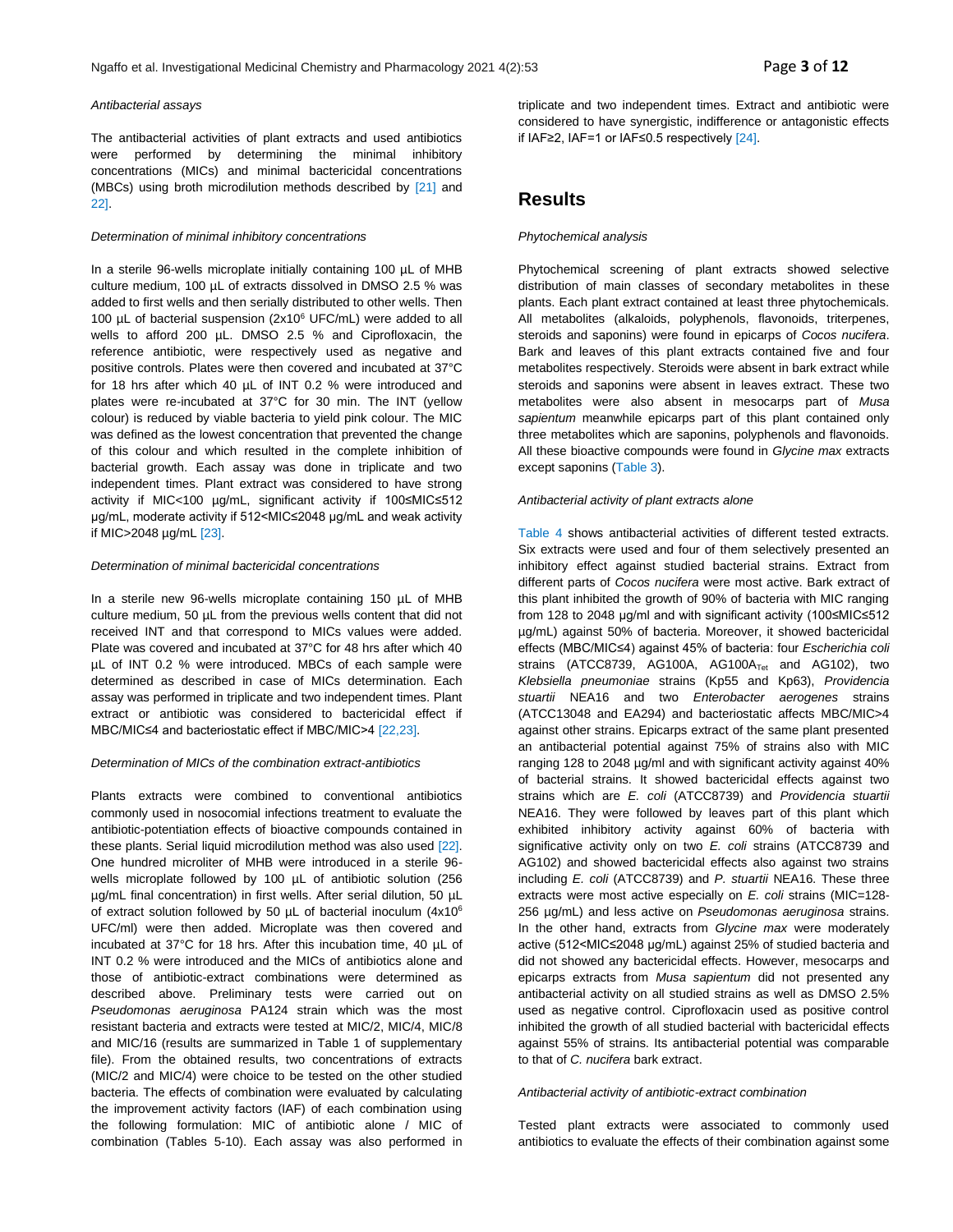of studied bacteria. Preliminary essays were carried out on *P. aeruginosa* PA124 and synergistic effects were mostly obtained at MIC/2 and MIC/4 of extracts (see Table 5). These two concentrations were then selected for testing on the other bacteria as shown in Tables 5-10. *Glycine max* extract at all concentrations potentiated the activity of 56% (5/9) of antibiotics against at least 70% of bacteria with improvement activity factors (IAF) ranging from 2 to 64. These antibiotics are Oxacillin, Ciprofloxacin, Doxocyclin, Ofloxacin and Flucloxacillin. It also improved the activity of Gentamicin and Azithromycin on 60% of studied bacteria strains. The activities of Thiamphenicol and Erythromycin were less improved and they decreased on some bacteria as *E. coli* ATCC8739, *P. stuartii* and *K. pneumoniae* strains (Table 6). Leaves extract of *Cocos nucifera* also enhanced the activity of 67% (6/9) of antibiotics against at least 70% of bacteria and with IAF values ranging from 2 to 256. It highly increased the antibacterial potential of Oxacillin, Gentamicin, Ciprofloxacin and Ofloxacin against almost all bacteria. Only the activity of Flucloxacillin was less improved. In presence of this extract, some bacteria including *E. aerogenes* CM64, *K. pneumoniae* ATCC1129, *P. stuartii* (NAE16 and ATCC2991) become more susceptible toward used antibiotics as IAF≥8. However, MICs values of this extract combined with Thiamphenicol and Azithromycin increased against *P. aeruginosa* PA01 strain (Table 7). In contrary to leaves, bark and epicarps parts of this plant potentiated more the activities of antibiotics with IAF values of 16-256 in many cases. In presence of these two extracts, the inhibitory potential of all antibiotics (100%) increased against at least 70% of bacteria at all used concentrations in case of bark and at MIC/2 in case of epicarps. On the one hand, the bark extract highly improved the activities of Oxacillin, Thiamphenicol, Erythromycin and Gentamicin as IAF≥16 were obtained against the majority of bacteria. *E. coli* AG102, *E. aerogenes* (ATCC13048 and CM64), *K. pneumoniae* ATCC11296 and *P. stuartii* ATCC29916 were more susceptible towards the combination of this extract with antibiotics. However, few antagonistic effects (IAF≤0.5) were obtained only on *K. pneumoniae* Kp55 strain (Table 8). On the other hand, epicarps extract highly enhanced the activity of many antibiotics including Oxacillin, Gentamicin, Ciprofloxacin and Doxocyclin against the majority of bacteria making them more susceptible. These bacteria were *E. aerogenes* CM64, *K. pneumoniae* (ATCC11296 and Kp55) and *P. aeruginosa* PA01. No antagonistic effects were observed between this extract and all antibiotics (Table 9). Extracts from *Musa sapientum* which showed no antibacterial activity against all studied strains have less improved the inhibitory power of several antibiotics. Mesocarps part of this plant potentiated the activity of 34% of antibiotics (Oxacillin, Thiamphenicol and Ciprofloxacin) against almost 70% of bacteria (Table 10) meanwhile epicarps part displayed this effect only of 23% of antibiotics (Oxacillin and Doxocyclin) (Table 11). In the presence of each of these extracts, some few bacterial were highly susceptible vis-à-vis selected antibiotics and some antagonistic effects were also obtained mainly with Erythromycin, Azithromycin and Ofloxacin in case of mesocarps and with Erythromycin, Thiamphenicol and Ciprofloxacin in case of epicarps. Usually, *P. aeruginosa* strains were less susceptible or more resistant vis-à-vis all combination and many cases of indifferent effects (IAF=1) were observed.

## **Discussion**

#### *Antibacterial activities of plant extracts alone*

Resistance is the ability of a bacteria against the antagonizing effect on an antibacterial agent upon reproduction prevention or bactericidal. Microbial resistance to classic antibiotics and its rapid progression have raised concern in the treatment of infectious diseases. Recently, many studies have been directed towards finding promising solutions to overcome these problems [25]. In the present work, the antibacterial activity of the edible plants extracts against examined microorganisms was assessed by determining the MIC values of each extract. Results indicated that extracts from *Cocos nucifera* were most active. Extract from bark part of this plant showed the highest inhibitory potential with significant activity against the half of studied bacteria and epicarps and leaves parts displayed this effect respectively on 40% and 10% of bacteria. Endocarp of *C. nucifera* using methanolic and aqueous extracts were reported to have strong antibacterial activity against *Bacillus subtilis, Pseudomonas aeruginosa, Staphylococcus aureus* and *Micrococcus luteus* strains. Also, husk extracts of this plant showed inhibitory effects of some Gram-positive and Gram-negative bacteria including some used in this study [26,27]. Leaves extract of *C. nucifera* was found to exhibit antibacterial activity on some strains among which *Salmonella typhi*, *E. coli*, *Acetobacter* spp, *Bacillus cereus* and *shigella dysenteriae*. Furthermore, coconut shells or its oils were reported to possess antibacterial, antifungal and antiviral properties [10,28]. In another study, the mesocarp part extracts of *C. nucifera* fruit have demonstrated high antimicrobial activity against *E. coli* and *S. typhi* [29]. Some studies also demonstrated the antibacterial action of bark and root extracts of *C. nucifera* against microbes involved in urinary tract infections among which those used in the present work like *P. aeruginosa*, *E. coli* and *K. pneumoniae*. Apart from their biological activities, various parts of *C. nucifera* are more exploited in traditional pharmacopoeia to treat infections caused by pathogens [30,31,32]. This can also explain the bactericidal effects of all tested parts of this plant against selected studied bacteria. To the best of our knowledge, the antimicrobial activity of epicarp part of this plant was not previously investigated. This activity would be reported herein for the first time. Tested crude extract from *Glycine max* moderately inhibited the growth of five studied bacteria including two *E. coli*, two *K. pneumoniae* and one *P. stuartii* strains. It was not active against *P. aeruginosa* and this result corroborates that obtained by [18] which showed a weak inhibition of this bacterial strain by methanolic extract of soybean (*G. max*). The seed extracts of this plant have been reported to possess antibacterial activity against some Gram-positive and Gram-negative strains including *Staphylococcus aureus*, *Bacillus cereus*, *K. pneumoniae* and *P. aeruginosa*. Ethanolic extracts were more active than the other extracts [33,34]. In another study carried out on two varieties of methanolic extracts of *G. max* seeds, there was absence or very weak inhibition of *P. aeruginosa* growth and moderated inhibition of *K. pneumoniae* growth. These results are also similar to those obtained in the present work [35]. The epicarp and mesocarp extracts of *Musa sapientum* plant used in the present study did not show any activity against all studied bacteria. In contrary to these results, methanolic extracts from seeds of this plant were reported to exhibit moderate and weak activities on some sensitive bacterial flora. Moreover, previous studies on methanolic extracts from leaves of *M. sapientum* demonstrated their antibacterial and antioxidant properties [36,37,38]. The absence of activity of the other parts of this plant used in this work could be since studied bacteria are more resistant. Also, biological activity of a plant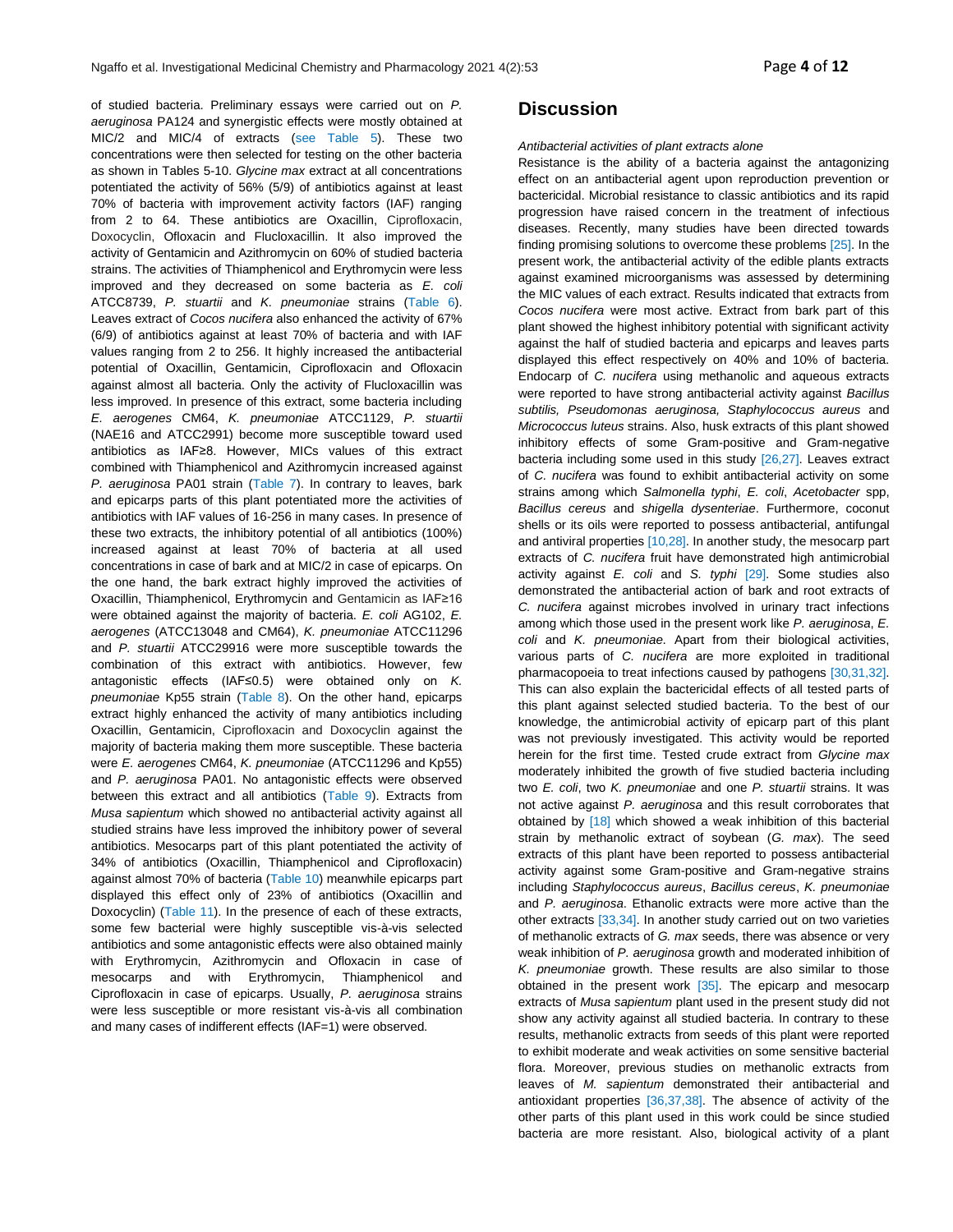extract can be affected by structural variations of its bioactive compounds, such as stereochemistry [39].

#### *Phytochemical of plants extracts*

Face with respect of this serious problem of microbial resistance, therapeutic and pharmacological factories tried to use from novel sources for antimicrobial agents to produce strong antibiotic drugs. The medicinal values of plants are attributed to the presence of some chemical substances which produce a definite physiological action on the human body. These chemical substances are called phytochemicals. These bioactive compounds are responsible for antimicrobial activity of plant extracts *in vitro*. Some common examples of phytochemicals are flavonoids, alkaloids, saponins, glycosides, sterols, tannins, phenols and terpenes [40,41]. In the present work, each tested plant extract contained at least three secondary metabolisms. Recorded data revealed the high antioxidant and antimicrobial content of *G. max*. soybean seeds which are rich in proteins, isoflavones and phytoestrogens. While genistein, a soy isoflavone, has also been reported to possess anticancerous, anti-inflammatory, antioxidant and anti-osteoporosis effects and is considered as a potential compound for metabolic disorders' treatment. Numerous other bioactive compounds such as phenolic acids, flavonoids, phytosterols, anthocyanins, sphingolipids and saponins were previously detected in *G. max* [34,35,42,43]. Some of these constituents (polyphenols, flavonoids and steroids) were also detected in seeds extract of this plant used in the present study. Phytochemical screening of methanolic extracts from leaves of *M. sapientum* in the literature [38] indicated the presence of various types of phytochemical active compounds including alkaloids, phenols, flavonoids, saponins, steroids and tannins that were also found in mesocarp and epicarp of this plant in the present work. Despite the presence of these bioactive components in these tested extracts, the absence and weak activities of *M. sapientum* and *G. max* respectively could be due to the low quantity of these phytochemicals or to the fact that they could have antagonistic effects acting on the same site of bacterial cell. Concerning *C. nucifera* plant, epicarps contained all analysed phytochemicals whereas only steroids were absent in bark on the one hand and steroids and saponins were absent in leaves on the other hand. Some uses of the plant were partially confirmed by previous studies demonstrating the presence of flavonoids, phenols, tannins, leucoanthocyanidins, triterpenes, steroids, saponins and alkaloids in ethanolic extract of coconut fibre (mesocarp). Other compounds identified in leaf epicuticular wax were lupeol methylether, skimmiwallin and isoskimmiwallin. Moreover, various isolated compounds from different parts of the coconut fruit were reported to exhibit different activities [44,45]. The fact that bark and epicarp extracts were most active than leaves extract in the present work could be justified by the presence of steroids in these leaves that could negatively influence their antibacterial potential inhibiting the activity of other bioactive compounds.

#### *Synergistic effects of the combination of antibiotics and extracts*

This work was then extended to evaluating the antibacterial effects of combinations of conventional antibiotics belonging different classes and edible plant extracts against several multidrug resistant strains. Many strategies for avoiding, inhibiting, or bypassing resistance mechanisms in pathogens have been attempted. A related tactic involves treatment with combinations of inhibitory compounds that have different modes of action. This combinational approach has been used in the past to overcome resistance and has also been applied with success in the treatment of diseases such as cancer and HIV infection  $[4]$ . Therefore, the antimicrobial activity may be enhanced by synergistic effect of natural product and antimicrobial drugs. Phytotherapy has many potentially significant advantages associated with the synergistic interactions in combatting microbial resistance like increased efficiency, reduction of undesirable effects, increase in the stability or bioavailable of the free agents and obtaining an adequate therapeutic effect with relatively of small doses, when compared with a synthetic medication [46,47]. Numerous previous studies proving the improvement of the antimicrobial activity of commonly used antibiotics by medicinal as well as edible plants extracts have been reported [14,50-52]. Synergistic effects or interactions of two or more antimicrobial agents could be mediated through some generally accepted mechanisms including inhibition of protective enzymes, combination of membrane active agents, sequential inhibition of common biochemical pathways and the use of membranotropic agents to enhance the diffusion of other antimicrobials [47,51]. In the present work, many cases of synergism between all tested plant extracts and antibiotics were obtained as the MICs of the combinations were less than those of antibiotics alone and IAF values ≥2. In this case, these effects could be due to the fixation of bioactive compounds of plant and antibiotic at different sites of the bacterial cell as the structures and the mechanisms of action of these compounds are unknown. It has been reported the synergistic effect between *C. nucifera* extract and methicillin and indifferent effect between vancomycin and this extract against methicillin-resistant *S. aureus* isolate [39]. Meanwhile, studies concerning the combinations of *G. max* and *M. sapientum* as well as their isolated compounds with antibiotics have not been reported. Moreover, it is clearly accepted that a substance can be considered as an efflux pumps inhibitor (EPI) when it highly enhances (IAF≥8) the antibacterial activity of almost 70% of effluxed antibiotics against 70% of strains. The efflux pumps inhibition allows to maintain higher the intracellular concentration of removal antibiotic and restores its antibacterial activity [52]. Results obtained herein indicate that extracts from all part of *C. nucifera* (Tables 7-9) could contain bioactive compounds displaying the role of EPI. Several natural products from plants acting as EPIs have been reported. Examples include reserpine, an alkaloid isolated from *Rauwolfia vomitoria* that has been shown to restore the activity of fluoroquinolones and tetracycline in multidrug resistant *S. aureus* isolates and in *Bacillus subtilis* strain inhibiting the *Bmr* EPs; Also, two isopimaranes isolated from *Lycopus europaeus* improved the antibacterial potential of tetracycline and erythromycin in methicillin-resistant *S. aureus* inhibiting the *TetK* and *MsrA* Eps [53-55]. However, some few antagonistic effects obtained in this work could result to the competitive inhibitions between phytochemicals and antibiotics in the same target sites of cell and indifferent effects observed indicate that the inhibitory effect of extract has not changed against concerned bacteria and could not thus influence the antibacterial activity of antibiotic.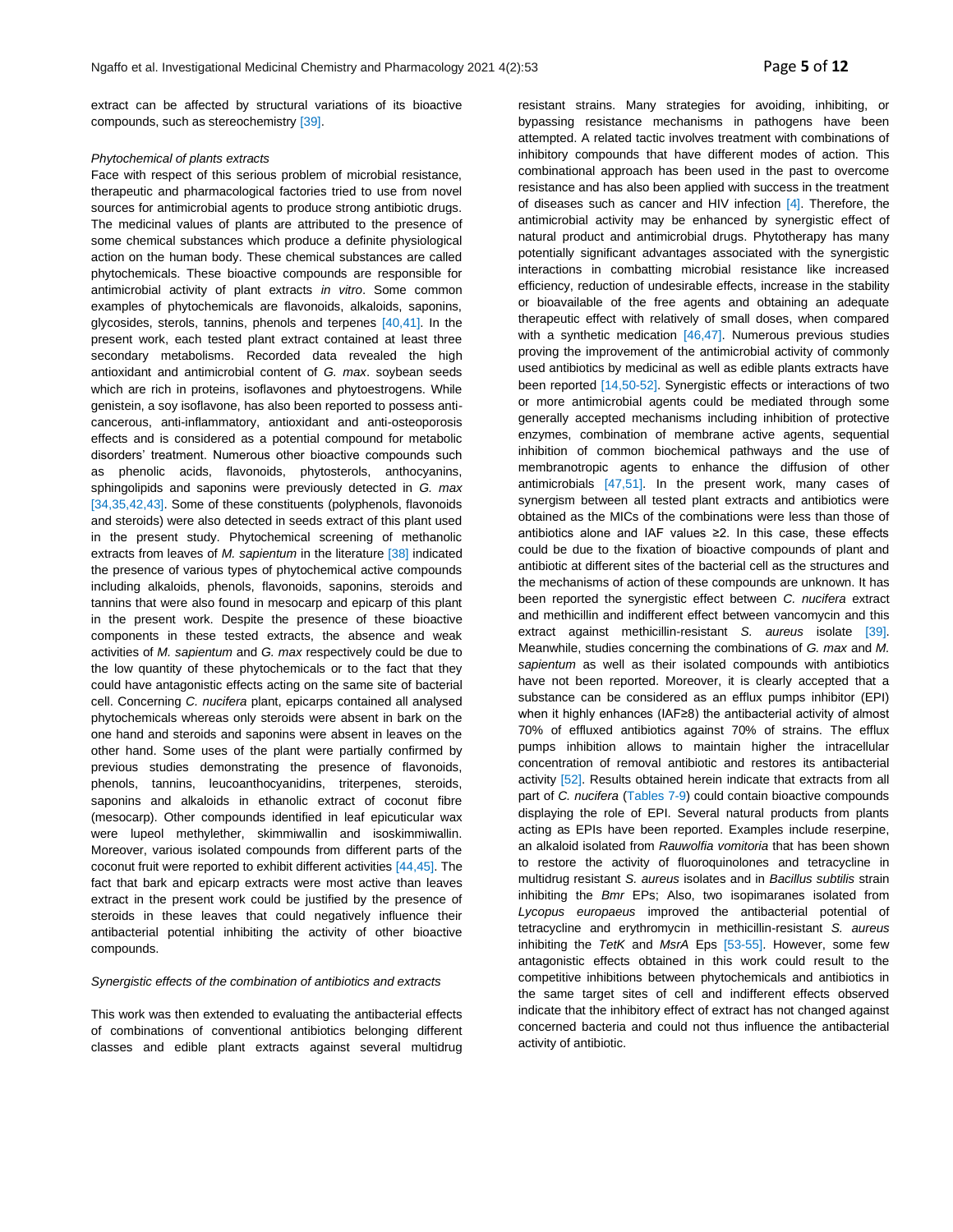|  | Table 1. Plants extracts, their extractive yields, traditional use, and biological activities |  |  |  |  |
|--|-----------------------------------------------------------------------------------------------|--|--|--|--|
|--|-----------------------------------------------------------------------------------------------|--|--|--|--|

| <b>Plants</b><br>samples | Family    | Part of plant used<br>extractive<br>and<br>yields (%) | <b>Traditional usage</b>                                                                                                                                                                                                                  | <b>Biological activities</b>                                                                                                                                                                                                        | Identified or isolated bioactive<br>compounds                                                                                                                      |
|--------------------------|-----------|-------------------------------------------------------|-------------------------------------------------------------------------------------------------------------------------------------------------------------------------------------------------------------------------------------------|-------------------------------------------------------------------------------------------------------------------------------------------------------------------------------------------------------------------------------------|--------------------------------------------------------------------------------------------------------------------------------------------------------------------|
| Glycine max              | Fabaceae  | 6.03<br>Seeds:                                        | It is used in the treatment of types of<br>cancers such as prostate, mammary<br>uterus; it<br>also<br>breast<br>and<br>treat<br>inflammations<br>osteoporosis,<br>and<br>cardiovascular diseases [18,56]                                  | Ethanolic extracts of seeds and leaves active<br>against Ec. Sa. Ca and An; it has antioxidant,<br>immunomodulatory,<br>antiviral.<br>antidiabetic.<br>anti-obesity and<br>antimicrobial<br>antihypertensive,<br>activities [43,57] | amino<br>acids.<br>Isoflavones.<br>saponins, tannins, phytosterols,<br>phenolic compounds, flavonoids,<br>fats, proteins, carbohydrates<br>[34, 58]                |
| Cocos<br>nucifera        | Arecaceae | 20.84<br>Epicarps :                                   | Treats diarrhea, arthritis, urogenital tract<br>infection, fever and malaria. Hot water                                                                                                                                                   | Aqueous and ethyl acetate extracts active against<br>Ec. Ca. Sa. Ka. Pa. Bp. It also has antiviral, anti-                                                                                                                           | alkaloids,<br>Saponins,<br>lianin.<br>phenols,<br>tannins.<br>steroids.                                                                                            |
|                          |           | 18.85<br>Bark:                                        | extract of husk is used in the treatment<br>of dysmenorrhea, cancers, fractures and                                                                                                                                                       | antineoplastic,<br>inflammatory,<br>antioxidant.<br>anticancer, antiarthritic, anthelmintic, analgesic,                                                                                                                             | leucoanthocyanidins, flavonoids,<br>triterpenes. Compounds such as                                                                                                 |
|                          |           | 9.92<br>Leaves:                                       | sprains. Seeds oil are applied topically<br>for scabies and ringworms infections.<br>Leaves are used to treat Alzheimer's<br>disease; Bark aqueous extract and tea<br>are used to treat amenorrhea and<br>venereal diseases [17,26,32,45] | antioxidant, diuretic, antihypertensive, aphrodisiac,<br>antiseptic and antidotal activities [26,27,39,45]                                                                                                                          | methylether, skimmiwallin and<br>isoskimmiwallin iso lated from<br>leaves [27,32,45,59]                                                                            |
| Musa<br>sapientum        | Musaceae  | Mesocarps: 41.12                                      | Fruits, leaves, root, peels and stalks<br>parts are used to treat inflammation,                                                                                                                                                           | Different parts display antioxidant, anti-tumoral,<br>anthelmintic.<br>antibacterial,<br>antimutagenic,                                                                                                                             | Alkaloids,<br>steroids,<br>tannins.<br>flavonoids,<br>campesterol,                                                                                                 |
|                          |           | 9.40<br>Epicarps :                                    | dysentery, worms, diarrhea, snakebite,<br>hyperglycaemia, diabetes, ulcers [19,60]                                                                                                                                                        | antiulcerogenic activities; aqueous and methanolic<br>extracts active against Ec, Sa, Bs, Kp, Pa, St, Mm,<br>Sd, Sp, Ea, Ca, Ma [37,60]                                                                                             | stigmasterol,<br>- ß<br>saponins,<br>3-O-galactoside,<br>sitosterol,<br>glycosides,<br>$3 - O -$<br>cardiac<br>3-O-rhamnosyl-<br>qlucoside<br>qlucoside [38,61,62] |
| Ec : Escherichia coli    |           | Sa: Staphylococcus aureus                             | Ca : Candida albicans An : Aspergillus niger                                                                                                                                                                                              | Ka : Klebsiella aerogenes<br>Pa : Pseudomonas aeruginosa                                                                                                                                                                            | Bs: Bacillus subtili                                                                                                                                               |

Ec : Escherichia coli Sa : Staphylococcus aureus Ca : Candida albicans An : Aspergillus niger Ka : Kebsiella aerogenes Pa : Pseudomonas aeruginosa Bs: Bacillus subtilis<br>Bp: Bacillus pumilus St : Salmonella typhi Mm : Morga

#### **Table 2.** Studied bacterial and their main features

| <b>Species</b>         | Types                          | <b>Characteristics</b>                                                                                                                                            | <b>References</b> |
|------------------------|--------------------------------|-------------------------------------------------------------------------------------------------------------------------------------------------------------------|-------------------|
| Escherichia coli       | ATCC8739<br>AG100A             | Reference strain<br>E. coli K-12 expressing $\triangle$ acrAB: KAN'                                                                                               | [63]<br>[64]      |
|                        | AG102<br>AG100A <sub>Tet</sub> | ∆acrAB mutant AG100, owing acrF gene markedly over expressed TET <sup>r</sup><br>$\triangle$ acrAB mutant AG100, with over-expressing acrF gene; TET <sup>T</sup> | [65]<br>[66]      |
|                        | W3110<br>MC4100<br>ATCC13048   | Wild type E. coli K-12<br>Wild type E. coli expressed ABC pumps KAN <sup>T</sup><br>Reference strain                                                              | [67]              |
| Enterobacter aerogenes | <b>EA27</b>                    | Clinical MDR isolate exhibiting energy-dependent norfloxacin and chloramphenicol<br>efflux with KAN', AMP', NAL', STR', TET'                                      | [63]<br>[68, 69]  |
|                        | EA289<br>EA294                 | KAN sensitive derivative of EA27<br>EA289 expressing acrA: KAN'                                                                                                   | [68]              |
| Klebsiella pneumoniae  | EA298<br>ATCC11296             | EA289 expressing tolC: KAN <sup>T</sup><br>Reference strain                                                                                                       | [68, 70]          |
|                        | Kp55<br>Kp63                   | Clinical MDR isolate, TET', AMP', ATM', CEF'<br>Clinical MDR isolate, TET', CHL', AMP', ATM'                                                                      | [63]<br>$[71]$    |
| Providencia stuartii   | NEA16                          | Clinical MDR isolate, AcrAB-TolC                                                                                                                                  | [63]              |
|                        | PS299645                       | Clinical MDR isolate, AcrAB-TolC associated to types OMPF and OMPC porins                                                                                         |                   |
| Pseudomonas aeruginosa | PA 01                          | Reference strain                                                                                                                                                  | [63]              |
|                        | PA 124                         | Clinical MDR isolate, expressing MexAB-OprM                                                                                                                       | [64]              |

KAN', TET', AMP', NAL', STR', ATM', CEF', CHL': resistant (r) to kanamycin, tetracycline, ampicillin, nalidixic acid, streptomycin, aztreonam, cefepime, chloramphenicol, respectively; MDR : Multidrug-resistant ; AcrAB-TolC, AcrAB and TolC are efflux pumps.

## **Table 3.** Phytochemical composition of different plant extracts

| Phytochemicals |             |          | <b>Plant extracts and composition</b> |       |                |          |
|----------------|-------------|----------|---------------------------------------|-------|----------------|----------|
|                | Glycine max |          | Cocos nucifera                        |       | Musa sapientum |          |
|                |             | epicarps | leaves                                | barks | mesocarps      | epicarps |
| Alkaloids      |             |          |                                       |       |                |          |
| Polyphenols    |             |          |                                       |       |                |          |
| Flavonoids     |             |          |                                       |       |                |          |
| Triterpenes    |             |          |                                       |       |                |          |
| Steroids       |             |          |                                       |       |                |          |
| Saponins       |             |          |                                       |       |                |          |

(-): absence of phytochemicals (+): presence of phytochemicals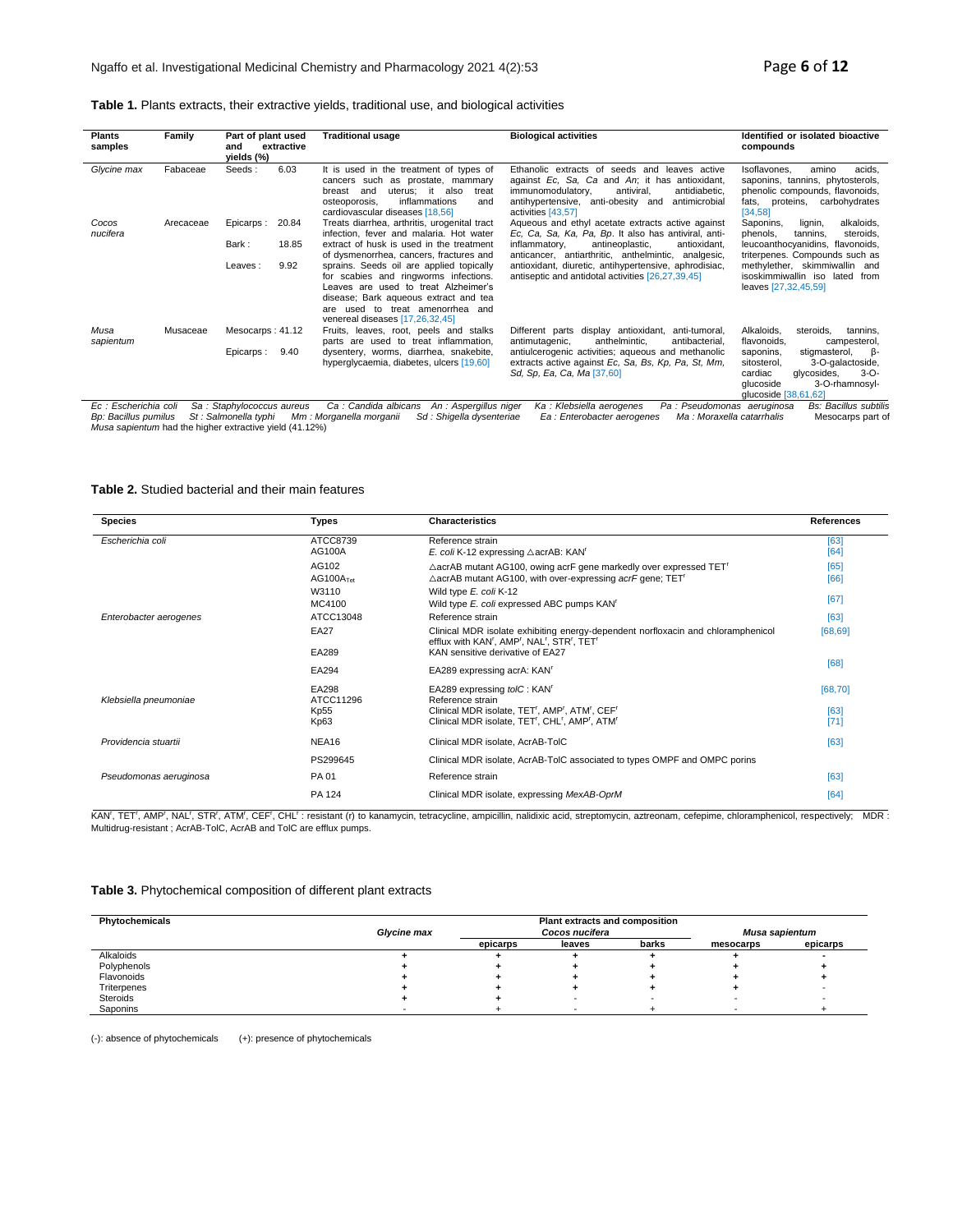### **Table 4.** Minimal inhibitory and bactericidal concentrations of plant extracts and ciprofloxacin

| Cocos nucifera<br>Glycine max<br><b>Seeds</b><br>leaves<br>barks<br>epicarps<br><b>MIC</b><br><b>MBC</b><br>R<br><b>MIC</b><br><b>MBC</b><br><b>MIC</b><br><b>MBC</b><br><b>MIC</b><br><b>MBC</b><br>R<br><b>MIC</b><br><b>MBC</b><br>R<br>R<br>R<br>Escherichia coli<br>ATCC8739<br>1024<br>>2<br>256<br>1024<br>128<br>512<br>128<br>512<br>0.5<br>$\overline{2}$<br>4<br>$\overline{4}$<br>4<br>32<br>8<br>AG100A<br>2048<br>512<br>512<br>>1<br>4<br>nd<br>nd<br>nt<br>nt<br>$\blacksquare$<br>$\overline{\phantom{a}}$<br>AG102<br>128<br>16<br>512<br>128<br>16<br>$\overline{c}$<br>8<br>2048<br>128<br>2048<br>nd<br>4<br>$\overline{4}$<br>nt<br>٠<br>MC4100<br>2048<br>$\overline{2}$<br>2048<br>2048<br>256<br>8<br>$\overline{4}$<br>8<br>>1<br>nt<br>nd<br>>1<br>32<br>AG100ATet<br>1024<br>$\overline{2}$<br>256<br>2048<br>8<br>2048<br>8<br>nt<br>nd<br>$\overline{4}$<br>nd<br>nt<br>$\blacksquare$<br>$\overline{2}$<br>$\overline{2}$<br>1024<br>1024<br>>2<br>W3110<br>>2<br>nt<br>nd<br>nt<br>nd<br>$\overline{a}$<br>Enterobacter<br>aerogenes<br>256<br>2048<br>ATCC13048<br>512<br>2048<br>8<br>8<br>8<br>nd<br>nt<br>nd<br>nt<br>4<br>1<br>EA289<br>$\overline{c}$<br>16<br>8<br>nd<br>nd<br>nd<br>nt<br>nt<br>nt<br>nd<br>nt<br>$\blacksquare$<br>$\overline{\phantom{a}}$<br>EA294<br>512<br>$\overline{c}$<br>2048<br>2048<br>4<br>512<br>8<br>$\overline{4}$<br>>1<br>>4<br>nt<br>nd<br>$\blacksquare$<br>$\overline{\phantom{a}}$<br><b>EA27</b><br>2048<br>2048<br>2048<br>64<br>16<br>4<br>nd<br>>1<br>>1<br>>1<br>nt<br>$\blacksquare$<br>$\blacksquare$ |
|-------------------------------------------------------------------------------------------------------------------------------------------------------------------------------------------------------------------------------------------------------------------------------------------------------------------------------------------------------------------------------------------------------------------------------------------------------------------------------------------------------------------------------------------------------------------------------------------------------------------------------------------------------------------------------------------------------------------------------------------------------------------------------------------------------------------------------------------------------------------------------------------------------------------------------------------------------------------------------------------------------------------------------------------------------------------------------------------------------------------------------------------------------------------------------------------------------------------------------------------------------------------------------------------------------------------------------------------------------------------------------------------------------------------------------------------------------------------------------------------------------------------------------------------------------------------------------------------|
|                                                                                                                                                                                                                                                                                                                                                                                                                                                                                                                                                                                                                                                                                                                                                                                                                                                                                                                                                                                                                                                                                                                                                                                                                                                                                                                                                                                                                                                                                                                                                                                           |
|                                                                                                                                                                                                                                                                                                                                                                                                                                                                                                                                                                                                                                                                                                                                                                                                                                                                                                                                                                                                                                                                                                                                                                                                                                                                                                                                                                                                                                                                                                                                                                                           |
|                                                                                                                                                                                                                                                                                                                                                                                                                                                                                                                                                                                                                                                                                                                                                                                                                                                                                                                                                                                                                                                                                                                                                                                                                                                                                                                                                                                                                                                                                                                                                                                           |
|                                                                                                                                                                                                                                                                                                                                                                                                                                                                                                                                                                                                                                                                                                                                                                                                                                                                                                                                                                                                                                                                                                                                                                                                                                                                                                                                                                                                                                                                                                                                                                                           |
|                                                                                                                                                                                                                                                                                                                                                                                                                                                                                                                                                                                                                                                                                                                                                                                                                                                                                                                                                                                                                                                                                                                                                                                                                                                                                                                                                                                                                                                                                                                                                                                           |
|                                                                                                                                                                                                                                                                                                                                                                                                                                                                                                                                                                                                                                                                                                                                                                                                                                                                                                                                                                                                                                                                                                                                                                                                                                                                                                                                                                                                                                                                                                                                                                                           |
|                                                                                                                                                                                                                                                                                                                                                                                                                                                                                                                                                                                                                                                                                                                                                                                                                                                                                                                                                                                                                                                                                                                                                                                                                                                                                                                                                                                                                                                                                                                                                                                           |
|                                                                                                                                                                                                                                                                                                                                                                                                                                                                                                                                                                                                                                                                                                                                                                                                                                                                                                                                                                                                                                                                                                                                                                                                                                                                                                                                                                                                                                                                                                                                                                                           |
|                                                                                                                                                                                                                                                                                                                                                                                                                                                                                                                                                                                                                                                                                                                                                                                                                                                                                                                                                                                                                                                                                                                                                                                                                                                                                                                                                                                                                                                                                                                                                                                           |
|                                                                                                                                                                                                                                                                                                                                                                                                                                                                                                                                                                                                                                                                                                                                                                                                                                                                                                                                                                                                                                                                                                                                                                                                                                                                                                                                                                                                                                                                                                                                                                                           |
|                                                                                                                                                                                                                                                                                                                                                                                                                                                                                                                                                                                                                                                                                                                                                                                                                                                                                                                                                                                                                                                                                                                                                                                                                                                                                                                                                                                                                                                                                                                                                                                           |
|                                                                                                                                                                                                                                                                                                                                                                                                                                                                                                                                                                                                                                                                                                                                                                                                                                                                                                                                                                                                                                                                                                                                                                                                                                                                                                                                                                                                                                                                                                                                                                                           |
|                                                                                                                                                                                                                                                                                                                                                                                                                                                                                                                                                                                                                                                                                                                                                                                                                                                                                                                                                                                                                                                                                                                                                                                                                                                                                                                                                                                                                                                                                                                                                                                           |
|                                                                                                                                                                                                                                                                                                                                                                                                                                                                                                                                                                                                                                                                                                                                                                                                                                                                                                                                                                                                                                                                                                                                                                                                                                                                                                                                                                                                                                                                                                                                                                                           |
|                                                                                                                                                                                                                                                                                                                                                                                                                                                                                                                                                                                                                                                                                                                                                                                                                                                                                                                                                                                                                                                                                                                                                                                                                                                                                                                                                                                                                                                                                                                                                                                           |
|                                                                                                                                                                                                                                                                                                                                                                                                                                                                                                                                                                                                                                                                                                                                                                                                                                                                                                                                                                                                                                                                                                                                                                                                                                                                                                                                                                                                                                                                                                                                                                                           |
| 512<br>EA298<br>2048<br>256<br>>8<br>$\overline{c}$<br>$\overline{2}$<br>>1<br>$\overline{4}$<br>nt<br>nd<br>>4<br>$\overline{a}$<br>٠                                                                                                                                                                                                                                                                                                                                                                                                                                                                                                                                                                                                                                                                                                                                                                                                                                                                                                                                                                                                                                                                                                                                                                                                                                                                                                                                                                                                                                                    |
| CM64<br>2048<br>512<br>4<br>32<br>8<br>nt<br>nd<br>>1<br>>4<br>nd<br>nt<br>$\overline{a}$<br>٠                                                                                                                                                                                                                                                                                                                                                                                                                                                                                                                                                                                                                                                                                                                                                                                                                                                                                                                                                                                                                                                                                                                                                                                                                                                                                                                                                                                                                                                                                            |
| Klebsiella                                                                                                                                                                                                                                                                                                                                                                                                                                                                                                                                                                                                                                                                                                                                                                                                                                                                                                                                                                                                                                                                                                                                                                                                                                                                                                                                                                                                                                                                                                                                                                                |
| pneumoniae                                                                                                                                                                                                                                                                                                                                                                                                                                                                                                                                                                                                                                                                                                                                                                                                                                                                                                                                                                                                                                                                                                                                                                                                                                                                                                                                                                                                                                                                                                                                                                                |
| ATCC11296<br>1024<br>>2<br>2048<br>512<br>8<br>64<br>8<br>>1<br>nt<br>nd<br>>4<br>$\overline{\phantom{a}}$                                                                                                                                                                                                                                                                                                                                                                                                                                                                                                                                                                                                                                                                                                                                                                                                                                                                                                                                                                                                                                                                                                                                                                                                                                                                                                                                                                                                                                                                                |
| Kp55<br>2048<br>512<br>8<br>$\overline{2}$<br>2048<br>4<br>512<br>16<br>>1<br>nd<br>>4<br>nt<br>$\blacksquare$                                                                                                                                                                                                                                                                                                                                                                                                                                                                                                                                                                                                                                                                                                                                                                                                                                                                                                                                                                                                                                                                                                                                                                                                                                                                                                                                                                                                                                                                            |
| Kp63<br>512<br>2048<br>1024<br>$\overline{2}$<br>1024<br>>2<br>16<br>128<br>8<br>nd<br>>1<br>nt<br>$\overline{\phantom{a}}$<br>$\overline{a}$                                                                                                                                                                                                                                                                                                                                                                                                                                                                                                                                                                                                                                                                                                                                                                                                                                                                                                                                                                                                                                                                                                                                                                                                                                                                                                                                                                                                                                             |
| Providencia stuartii                                                                                                                                                                                                                                                                                                                                                                                                                                                                                                                                                                                                                                                                                                                                                                                                                                                                                                                                                                                                                                                                                                                                                                                                                                                                                                                                                                                                                                                                                                                                                                      |
| ATCC29916<br>1024<br>>2<br>2048<br>16<br>64<br>nt<br>nd<br>nt<br>nd<br>>1<br>4                                                                                                                                                                                                                                                                                                                                                                                                                                                                                                                                                                                                                                                                                                                                                                                                                                                                                                                                                                                                                                                                                                                                                                                                                                                                                                                                                                                                                                                                                                            |
| NEA16<br>1024<br>1024<br>1024<br>16<br>$\mathbf{1}$<br>1024<br>1024<br>1024<br>128<br>8<br>nt<br>nd<br>$\mathbf{1}$<br>$\overline{1}$                                                                                                                                                                                                                                                                                                                                                                                                                                                                                                                                                                                                                                                                                                                                                                                                                                                                                                                                                                                                                                                                                                                                                                                                                                                                                                                                                                                                                                                     |
| PS2636<br>1024<br>2048<br>1024<br>2048<br>$\overline{2}$<br>8<br>>2<br>>2<br>$\overline{4}$<br>>1<br>>1<br>$\blacksquare$<br>$\overline{\phantom{a}}$<br>$\overline{\phantom{a}}$                                                                                                                                                                                                                                                                                                                                                                                                                                                                                                                                                                                                                                                                                                                                                                                                                                                                                                                                                                                                                                                                                                                                                                                                                                                                                                                                                                                                         |
| Pseudomonas                                                                                                                                                                                                                                                                                                                                                                                                                                                                                                                                                                                                                                                                                                                                                                                                                                                                                                                                                                                                                                                                                                                                                                                                                                                                                                                                                                                                                                                                                                                                                                               |
| aeruginosa                                                                                                                                                                                                                                                                                                                                                                                                                                                                                                                                                                                                                                                                                                                                                                                                                                                                                                                                                                                                                                                                                                                                                                                                                                                                                                                                                                                                                                                                                                                                                                                |
| <b>PA01</b><br>1024<br>1024<br>>2<br>>2<br>8<br>32<br>nd<br>nd<br>nt<br>nt<br>4<br>$\overline{\phantom{a}}$                                                                                                                                                                                                                                                                                                                                                                                                                                                                                                                                                                                                                                                                                                                                                                                                                                                                                                                                                                                                                                                                                                                                                                                                                                                                                                                                                                                                                                                                               |
| <b>PA124</b><br>32<br>8<br>2048<br>256<br>nd<br>>1<br>nd<br>nt<br>nd<br>nt<br>nt<br>$\blacksquare$                                                                                                                                                                                                                                                                                                                                                                                                                                                                                                                                                                                                                                                                                                                                                                                                                                                                                                                                                                                                                                                                                                                                                                                                                                                                                                                                                                                                                                                                                        |
| PSBS (%)<br>75<br>100<br>25<br>60<br>90                                                                                                                                                                                                                                                                                                                                                                                                                                                                                                                                                                                                                                                                                                                                                                                                                                                                                                                                                                                                                                                                                                                                                                                                                                                                                                                                                                                                                                                                                                                                                   |

The two parts of *Musa sapientum* (Mesocarps and epicarps) did not showed any antibacterial activity till 2048 µg/ml DMSO 2.5% used as negative control does not showed inhibitory effect<br>bagainst all bacteria [72-78] MIC : 512<MIC≤2048 µg/mL and weak activity if MIC>2048 µg/mL

| <b>Plant extracts</b> | <b>MICs of</b>  |                |                |                | <b>Antibiotics</b> |                    |                   |                |                  |                | <b>PBS</b>     |
|-----------------------|-----------------|----------------|----------------|----------------|--------------------|--------------------|-------------------|----------------|------------------|----------------|----------------|
|                       | antibiotics     | OXA            | THI            | ERY            | <b>GEN</b>         | CIP                | <b>DOX</b>        | <b>AZI</b>     | OFL              | <b>FLU</b>     | (%)            |
|                       | $\mathbf{0}$    | 32             | 32             | $\overline{2}$ | 4                  | 32                 | 16                | 64             | $\mathbf{1}$     | 32             |                |
| Glycine max           | MIC/2           | 16(2)          | 32(1)          | 1(2)           | 0.25(16)           | 2(16)              | 2(8)              | 2(32)          | 1(1)             | 4(8)           | 77.77          |
| (Seeds)               | MIC/4           | 16(2)          | 32(1)          | 2(1)           | 0.25(16)           | 8(4)               | 2(8)              | 2(32)          | 1(1)             | 4(8)           | 66.66          |
|                       | MIC/8           | 32(1)          | 32(1)          | 2(1)           | 0.5(8)             | 32(1)              | 2(8)              | 16(4)          | 1(1)             | 8(4)           | 44.44          |
| Cocos nucifera        | MIC/16<br>MIC/2 | 32(1)<br>16(2) | 32(1)<br>4(8)  | 2(1)<br>1(2)   | 2(2)<br>4(1)       | 32(1)<br>8(4)      | 8(2)<br>8(2)      | 32(2)<br>64(1) | 1(1)<br>0.5(2)   | 16(2)<br>32(1) | 44.44<br>66.66 |
| (epicarps)            | MIC/4           | 16(2)          | 8(4)           | 1(2)           | 4(1)               | 8(4)               | 8(2)              | 64(1)          | 1(1)             | 32(1)          | 55.55          |
|                       | MIC/8           | 32(1)          | 8(4)           | 2(1)           | 4(1)               | 32(1)              | 16(1)             | 64(1)          | 1(1)             | 32(1)          | 11.11          |
| Cocos nucifera        | MIC/16<br>MIC/2 | 32(1)<br>1(32) | 16(2)<br>4(8)  | 2(1)<br>2(1)   | 4(1)<br>4(1)       | 32(1)<br>16(2)     | 16(1)<br>0.5(32)  | 64(1)<br>64(1) | 1(1)<br>1(1)     | 32(1)<br>16(2) | 11.11<br>55.55 |
| (leaves)              | MIC/4           | 8(4)           | 8(4)           | 2(1)           | 4(1)               | 16(2)              | 0.5(32)           | 64(1)          | 1(1)             | 32(1)          | 44.44          |
|                       | MIC/8           | 16(2)          | 32(1)          | 2(1)           | 4(1)               | 32(1)              | 2(8)              | 64(1)          | 1(1)             | 32(1)          | 22.22          |
|                       | MIC/16          | 32(1)          | 32(1)          | 2(1)           | 4(1)               | 32(1)              | 2(8)              | 64(1)          | 1(1)             | 32(1)          | 11.11          |
| Cocos nucifera        | MIC/2           | 32(1)          | 4(8)           | 2(1)           | 4(1)               | 16(2)              | 0.25(64)          | 1(64)          | 0.5(4)           | 4(8)           | 66.66          |
| (barks)               | MIC/4           | 32(1)          | 16(2)          | 2(1)           | 4(1)               | 16(2)              | 0.25(64)          | 2(32)          | 0.5(2)           | 16(2)          | 66.66          |
|                       | MIC/8           | 32(1)          | 16(2)          | 2(1)           | 4(1)               | 32(1)              | 1(16)             | 8(8)           | 1(1)             | 4(8)           | 44.44          |
| Musa sapientum        | MIC/16<br>MIC/2 | 32(1)<br>2(16) | 32(1)<br>32(1) | 2(1)<br>2(1)   | 4(1)<br>8(0.5)     | 32(1)<br>64(0.5)   | 1(16)<br>0.25(64) | 32(2)<br>2(32) | 1(1)<br>0.5(2)   | 16(2)<br>2(16) | 33.33<br>55.55 |
| (mesocarps)           | MIC/4           | 16(2)          | 32(1)          | 2(1)           | 8(0.5)             | 64(0.5)            | 1(16)             | 8(4)           | 0.5(2)           | 2(16)          | 55.55          |
|                       | MIC/8           | 32(1)          | 32(1)          | 2(1)           | 4(1)               | 64(0.5)            | 2(8)              | 2(32)          | 0,5(2)           | 16(2)          | 44.44          |
| Musa sapientum        | MIC/16<br>MIC/2 | 32(1)<br>8(4)  | 32(1)<br>16(2) | 2(1)<br>2(1)   | 4(1)<br>4(1)       | 64(0.5)<br>64(0.5) | 2(8)<br>2(8)      | 2(32)<br>64(1) | 0,5(2)<br>0.5(2) | 32(1)<br>4(8)  | 33.33<br>55.55 |
| (epicarps)            | MIC/4           | 8(4)           | 16(2)          | 2(1)           | 4(1)               | 64(0.5)            | 2(8)              | 64(1)          | 1(1)             | 16(2)          | 44.44          |
|                       | MIC/8           | 32(1)          | 32(1)          | 2(1)           | 4(1)               | 64(0.5)            | 4(4)              | 64(1)          | 1(1)             | 16(2)          | 33.33          |
|                       | MIC/16          | 32(1)          | 32(1)          | 2(1)           | 4(1)               | 64(0.5)            | 8(2)              | 64(1)          | 1(1)             | 32(1)          | 11.11          |

**Table 5.** Minimal inhibitory concentrations of antibiotics combined with plant extracts against PA124

The numbers in parenthesis represent the improvement activity factors (IAF) [there is synergism when IAF≥2, indifference when IAF=1 and antagonism when IAF≤0.5] IAF values were obtained by calculating the MIC of antibiotic alone over MIC of the combination Most synergistic cases were obtained at MIC/2 and MIC/4 of plant extracts MICs: minimal inhibitory<br>
concentrations PBS: percentage of bacteria 0: MICs values of antibiotics tested alone OXA: Oxacillin THI: Thiamphenicol ERY: Erythromycin GEN: Gentamicin CIP: Ciprofloxacin DOX: Doxycycline AZI: Azithromycin OFL: Ofloxacin FLU: Flucloxacillin The MIC of extract sample is those showed in Table 4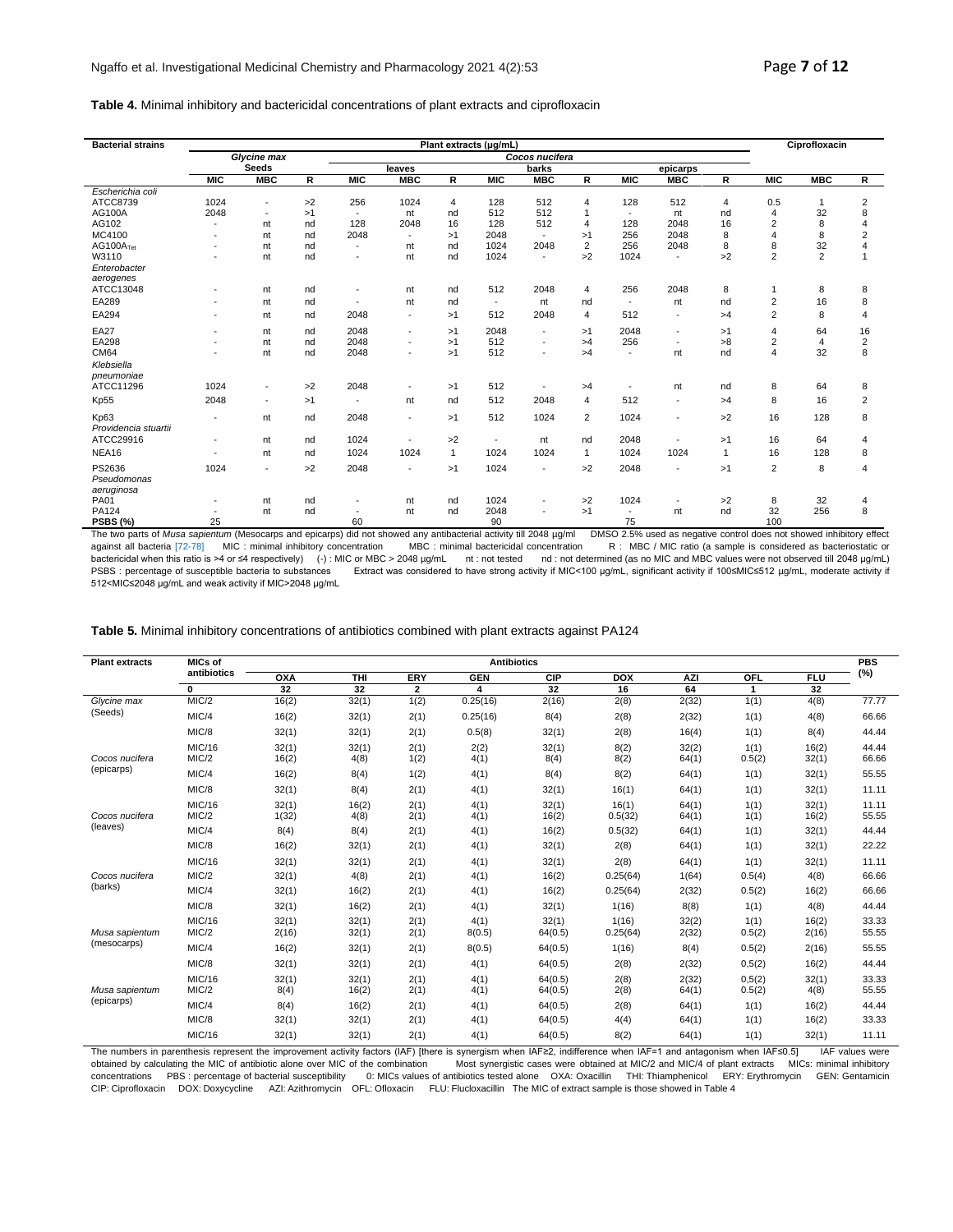**Table 6.** Minimal inhibitory concentrations of antibiotics combined with *Glycine max* extract

| <b>Antibiotics</b>                                                                                                                                                        | MICs of           |                |                |                |                | Bacterial strains and concentrations of antibiotics |                |                |              |                |               | <b>PBS</b>              |
|---------------------------------------------------------------------------------------------------------------------------------------------------------------------------|-------------------|----------------|----------------|----------------|----------------|-----------------------------------------------------|----------------|----------------|--------------|----------------|---------------|-------------------------|
|                                                                                                                                                                           | plant             | E. coli        |                | E. aerogenes   |                | K. pneumoniae                                       |                | P. stuartii    |              |                | P. aeruginosa | (%)                     |
|                                                                                                                                                                           | extract           | ATCC8739       | AG102          | ATCC13048      | <b>CM64</b>    | ATCC11296                                           | <b>KP55</b>    | ATCC29916      | <b>NAE16</b> | <b>PA01</b>    | <b>PA124</b>  |                         |
|                                                                                                                                                                           | $\mathbf 0$       | 32             | 32             | 64             | 64             | 64                                                  | 8              | 64             | 64           | 64             | 32            |                         |
| Oxacillin                                                                                                                                                                 | MIC/2             | 8(4)           | 16(2)          | 16(4)          | 8(8)           | 32(2)                                               | 4(2)           | 8(8)           | 32(2)        | 32(2)          | 16(2)         | 100                     |
|                                                                                                                                                                           | MIC/4             | 16(2)          | 32(1)          | 16(4)          | 8(8)           | 32(2)                                               | 4(2)           | 32(2)          | 32(2)        | 32(2)          | 16(2)         | 90                      |
|                                                                                                                                                                           | $\Omega$          | $\overline{2}$ | $\overline{2}$ | 4              | 4              | 32                                                  | 16             | 16             | 8            | $\overline{2}$ | 32            |                         |
| Thiamphenicol                                                                                                                                                             | MIC/2             | 4(0.5)         | 1(2)           | 4(1)           | 4(1)           | 32(1)                                               | 32(0.5)        | 64(0.25)       | 1(8)         | 2(1)           | 32(1)         | 20                      |
|                                                                                                                                                                           | MIC/4<br>$\Omega$ | 4(0.5)         | 1(2)<br>2      | 4(1)<br>16     | 4(1)<br>16     | 32(1)<br>16                                         | 32(0.5)<br>8   | 64(0.25)<br>16 | 1(8)<br>16   | 2(1)<br>16     | 32(1)<br>2    | 20                      |
| Erythromycin                                                                                                                                                              | MIC/2             | 2(0.5)         | 1(2)           | 16(1)          | 8(2)           | 32(0.5)                                             | 16(0.5)        | 2(8)           | 0.5(32)      | 32(0.5)        | 1(2)          | 50                      |
|                                                                                                                                                                           | MIC/4             | 2(0.5)         | 1(2)           | 16(1)          | 8(2)           | 32(0.5)                                             | 16(0.5)        | 2(8)           | 0.5(32)      | 32(0.5)        | 2(1)          | 40                      |
| Gentamicin                                                                                                                                                                | $\Omega$<br>MIC/2 | 2<br>0.5(4)    | 0.25(4)        | 16<br>0.25(64) | 8<br>2(4)      | 16<br>16(1)                                         | 8<br>8(1)      | 16<br>8(2)     | 8<br>16(0.5) | 16<br>16(1)    | 4<br>0.25(16) | 60                      |
|                                                                                                                                                                           | MIC/4             | 0.5(4)         | 0.25(4)        | 16(1)          | 2(4)           | 16(1)                                               | 8(1)           | 8(2)           | 16(0.5)      | 16(1)          | 0.25(16)      | 50                      |
|                                                                                                                                                                           | $\Omega$          |                | $\overline{2}$ |                | 4              | 8                                                   | 8              | 16             | 16           | 8              | 32            |                         |
| Ciprofloxacin                                                                                                                                                             | MIC/2             | 0.5(2)         | 2(1)           | 0.25(4)        | 4(1)           | 1(8)                                                | 4(2)           | 8(2)           | 8(2)         | 1(8)           | 2(16)         | 80                      |
|                                                                                                                                                                           | MIC/4             | 0.5(2)         | 2(1)           | 0.5(2)         | 4(1)           | 2(4)                                                | 4(2)           | 16(1)          | 8(2)         | 4(2)           | 8(4)          | 70                      |
|                                                                                                                                                                           | $\Omega$          | 2              | 8              | $\overline{2}$ | $\overline{2}$ | $\overline{4}$                                      | 8              | 2              | 16           | 4              | 16            |                         |
| Doxycycline                                                                                                                                                               | MIC/2             | 0.5(4)         | 2(4)           | 0.25(8)        | 1(2)           | 4(1)                                                | 2(4)           | 1(2)           | 16(1)        | 1(4)           | 2(8)          | 80                      |
|                                                                                                                                                                           | MIC/4<br>0        | 0.5(4)<br>4    | 2(4)<br>16     | 0.5(4)<br>16   | 1(2)<br>16     | 4(1)<br>4                                           | 2(4)<br>4      | 1(2)<br>4      | 16(1)<br>16  | 2(2)<br>4      | 2(8)<br>64    | 80                      |
| Azithromycin                                                                                                                                                              | MIC/2             |                | 16(1)          | 4(4)           | 16(1)          | 0.5(8)                                              | 4(1)           | 1(4)           | 16(1)        | 0.5(8)         | 2(32)         | 60                      |
|                                                                                                                                                                           | MIC/4             | 2(2)<br>2(2)   | 16(1)          | 4(4)           | 16(1)          | 2(2)                                                | 4(1)           | 2(2)           | 16(1)        | 2(2)           | 2(32)         | 60                      |
|                                                                                                                                                                           | 0                 | $\overline{2}$ | $\overline{2}$ | $\overline{2}$ | 16             | 4                                                   | $\overline{2}$ | $\overline{2}$ | 16           | 4              |               |                         |
| Ofloxacin                                                                                                                                                                 | MIC/2             | 0.5(4)         | 0.5(4)         | 0.5(4)         | 16(1)          | 2(2)                                                | 0.25(8)        | 0.25(8)        | 16(1)        | 2(2)           | 1(1)          | 70                      |
|                                                                                                                                                                           | MIC/4             | 0.5(4)         | 0.5(4)         | 0.5(4)         | 16(1)          | 2(2)                                                | (1)            | 0.5(4)         | 16(1)        | 2(2)           | 1(1)          | 60                      |
|                                                                                                                                                                           | $\Omega$          | 16             | $\overline{2}$ | 32             | $\Delta$       | 32                                                  |                | 2              | 32           | Δ              | 32            |                         |
| Flucloxacillin                                                                                                                                                            | MIC/2             | 4(4)           | 0.5(4)         | 16(2)          | 4(1)           | 8(4)                                                | 4(2)           | 0.5(4)         | 32(1)        | 1(4)           | 4(8)          | 80                      |
| The numbers in percepthonic represent the improvement optivity fectors (IAE) [there is overgrain when IAE $>2$ indifference when $I$ AE=1 and opteratiom when $I$ AE<0 E1 | MIC/4             | 4(4)           | 0.5(4)         | 16(2)          | 4(1)           | 8(4)                                                | 4(2)           | 0.5(4)         | 32(1)        | 1(4)           | 4(8)          | 80<br>$IAE$ volupp word |

MIC/4 4(4) 0.5(4) 16(2) 4(1) 8(4) 4(2) 4(2) 4(2) 4(2) 4(3) 4(3) 4(3) 4(3) 4(4) 6.5(4) 4(4) 6.5(4) 4(4) 6.5(4) 4(4) 6.5(4) 4(4) 6.5(4) 4(4) 6.5(4) 4(4) 6.5(4) 4(4) 6.5(4) 4(4) 6.5(4) 4.6 and the improvement activity factors

**Table 7.** Minimal inhibitory concentrations of antibiotics combined with leaves extract of *Cocos nucifera*

| <b>Antibiotics</b> | <b>MICs of plant</b>       |                                     |                           |                        |                          | Bacterial strains and concentrations of antibiotics |                         |                           |                      |                                    |                        | PBS(%)     |
|--------------------|----------------------------|-------------------------------------|---------------------------|------------------------|--------------------------|-----------------------------------------------------|-------------------------|---------------------------|----------------------|------------------------------------|------------------------|------------|
|                    | extract                    | E. coli                             |                           | E. aerogenes           |                          | K. pneumoniae                                       |                         | P. stuartii               |                      |                                    | P. aeruginosa          |            |
|                    |                            | <b>ATCC8739</b>                     | AG102                     | ATCC13048              | <b>CM64</b>              | ATCC11296                                           | <b>KP55</b>             | ATCC29916                 | <b>NAE16</b>         | <b>PA01</b>                        | PA124                  |            |
| Oxacillin          | $\Omega$                   | 32                                  | 32                        | 64                     | 64                       | 64                                                  | 8                       | 64                        | 64                   | 64                                 | 32                     |            |
|                    | MIC/2<br>MIC/4             | 8(4)<br>8(4)                        | 8(4)<br>16(2)             | 32(2)<br>32(2)         | 0.25(256)<br>0.25(256)   | 16(4)<br>16(4)                                      | 0.5(16)<br>0.5(16)      | 32(2)<br>32(2)            | 16(4)<br>16(4)       | 16(4)<br>16(4)                     | 16(2)<br>16(2)         | 100<br>100 |
| Thiamphenicol      | 0                          | $\overline{2}$                      | $\overline{2}$            | $\overline{4}$         | 4                        | 32                                                  | 16                      | 16                        | 8                    | $\overline{2}$                     | 32                     |            |
|                    | MIC/2<br>MIC/4             | 0.125(8)<br>1(1)                    | 0.125(16)<br>0.25(8)      | 0.25(16)<br>0.25(16)   | 0.125(32)<br>0.25(16)    | 16(2)<br>16(2)                                      | 4(4)<br>8(2)            | 16(1)<br>16(1)            | 16(0.5)<br>16(0.5)   | 4(0.5)<br>4(0.5)                   | 4(8)<br>8(4)           | 70<br>60   |
| Erythromycin       | $\Omega$<br>MIC/2          | $\overline{1}$<br>1(1)              | $\overline{2}$<br>0.25(8) | 16<br>2(8)             | 16<br>2(8)               | 16<br>8(2)                                          | 8<br>2(4)               | 16<br>0.5(32)             | 16<br>0.25(64)       | 16<br>8(2)                         | $\overline{2}$<br>1(2) | 90         |
| Gentamicin         | MIC/4<br>$\Omega$          | 1(1)<br>2                           | 0.25(8)                   | 2(8)<br>16             | 2(8)<br>8                | 8(2)<br>16                                          | 8(1)<br>8               | 0.5(32)<br>16             | 1(16)<br>8           | 8(2)<br>16                         | 1(2)<br>4              | 80         |
|                    | MIC/2<br>MIC/4             | 0.25(8)<br>0.25(8)                  | 0.125(8)<br>0.25(4)       | 0.25(64)<br>0.25(64)   | 0.5(16)<br>0.5(16)       | 8(2)<br>16(1)                                       | 1(8)<br>1(8)            | 2(8)<br>2(8)              | 4(2)<br>4(2)         | 8(2)<br>8(2)                       | 4(1)<br>4(1)           | 100<br>80  |
| Ciprofloxacin      | $\Omega$<br>MIC/2          | 0.25(4)                             | 2<br>1(2)                 | 0.25(4)                | 4<br>0.125(32)           | 8<br>0.5(16)                                        | 8<br>0.5(16)            | 16<br>0.5(32)             | 16<br>1(16)          | 8<br>1(8)                          | 32<br>8(4)             | 100        |
| Doxycycline        | MIC/4<br>$\Omega$<br>MIC/2 | 0.25(4)<br>$\overline{2}$<br>0.5(4) | 1(2)<br>8<br>8(1)         | 0.25(4)<br>2<br>2(1)   | 0.25(16)<br>2<br>0.25(8) | 0.5(16)<br>$\overline{4}$<br>0.5(8)                 | 0.5(16)<br>8<br>16(0.5) | 2(8)<br>2<br>2(1)         | 1(16)<br>16<br>1(16) | 1(8)<br>$\overline{4}$<br>0.25(16) | 8(4)<br>16<br>8(2)     | 100<br>60  |
|                    | MIC/4<br>$\Omega$          | 1(2)                                | 8(1)                      | 2(1)                   | 0.25(8)                  | 1(4)<br>$\overline{4}$                              | 16(0.5)                 | 2(1)<br>$\overline{4}$    | 1(16)                | 0.25(16)                           | 8(2)                   | 60         |
| Azithromycin       | MIC/2<br>MIC/4             | 4<br>8(0.5)<br>8(0.5)               | 16<br>1(16)<br>1(16)      | 16<br>4(4)<br>8(2)     | 16<br>8(2)<br>8(2)       | 0.25(16)<br>0.25(16)                                | 4<br>4(1)<br>4(1)       | 0.5(8)<br>0.5(8)          | 16<br>8(2)<br>1(16)  | $\overline{4}$<br>8(0.5)<br>8(0.5) | 64<br>64(1)<br>64(1)   | 60<br>60   |
| Ofloxacin          | $\Omega$<br>MIC/2          | $\overline{2}$<br>1(2)              | $\overline{2}$<br>0.25(8) | $\overline{2}$<br>1(2) | 16<br>8(2)               | $\overline{4}$<br>0.25(32)                          | $\overline{2}$<br>1(2)  | $\overline{2}$<br>0.25(8) | 16<br>4(4)           | 4<br>2(2)                          | 1<br>0.5(2)            | 100        |
| Flucloxacillin     | MIC/4<br>$\Omega$          | 1(2)<br>16                          | 0.5(4)<br>$\overline{2}$  | 1(2)<br>32             | 8(2)<br>$\overline{4}$   | 0.25(32)<br>32                                      | 1(2)<br>8               | 0.25(8)<br>2              | 1(16)<br>32          | 2(2)<br>$\overline{4}$             | 1(1)<br>32             | 90         |
|                    | MIC/2<br>MIC/4             | 16(1)<br>16(1)                      | 4(0.5)<br>4(0.5)          | 4(8)<br>4(8)           | 0.5(8)<br>0.5(8)         | 0.25(128)<br>1(32)                                  | 8(1)<br>8(1)            | 0.125(16)<br>0.25(8)      | 32(1)<br>32(1)       | 2(2)<br>4(1)                       | 32(1)<br>32(1)         | 50<br>40   |

The numbers in parenthesis represent the improvement activity factors (IAF) [there is synergism when IAF≥2, indifference when IAF=1 and antagonism when IAF≤0.5] IAF values were<br>obtained by calculating the MIC of antibiotic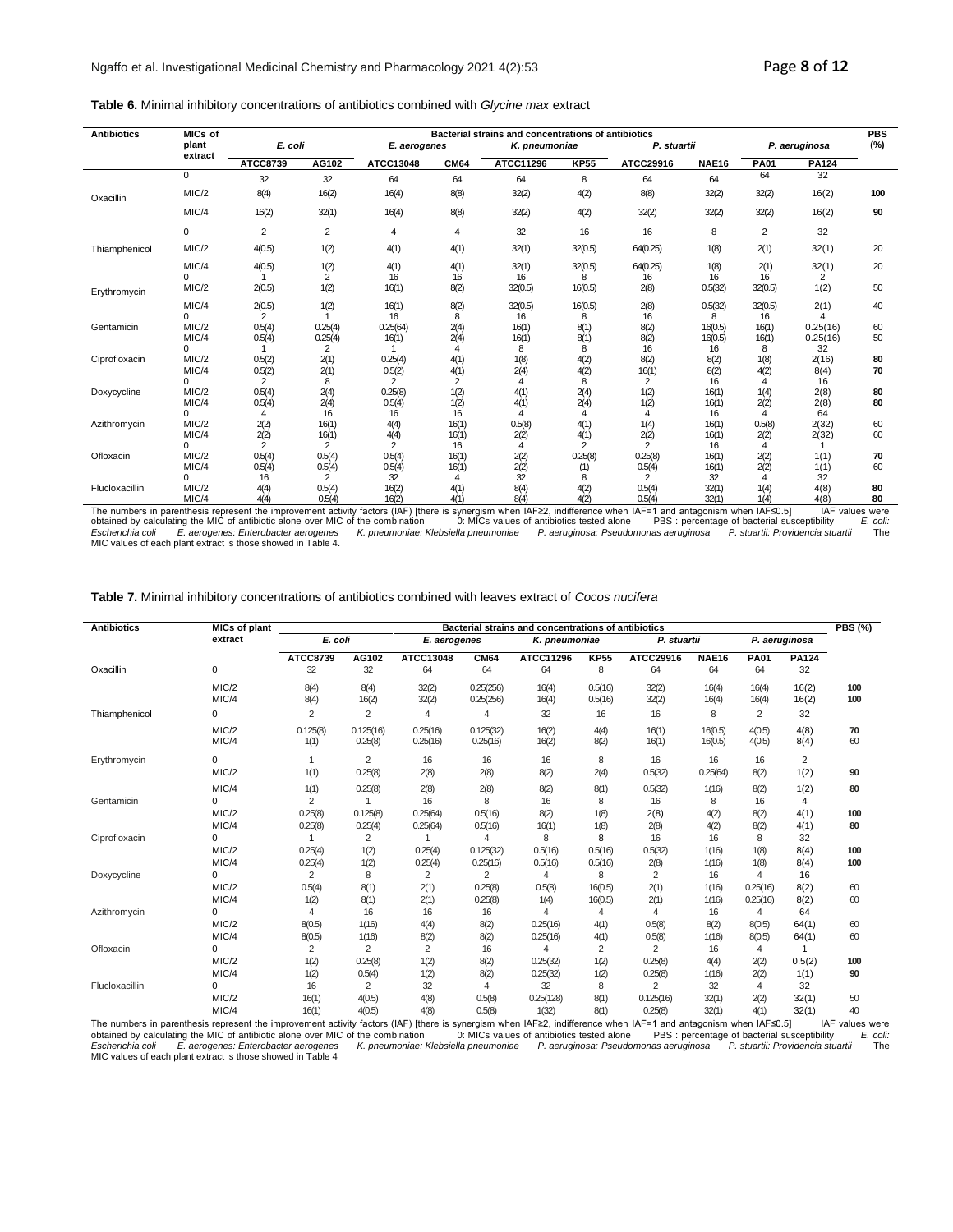### **Table 8.** Minimal inhibitory concentrations of antibiotics combined with bark extract of *Cocos nucifera*

| Antibiotics    | MICs of                      |                                        |                                             |                                   |                               | Bacterial strains and concentrations of antibiotics |                             |                                   |                              |                                |                              | <b>PBS</b>     |
|----------------|------------------------------|----------------------------------------|---------------------------------------------|-----------------------------------|-------------------------------|-----------------------------------------------------|-----------------------------|-----------------------------------|------------------------------|--------------------------------|------------------------------|----------------|
|                | plant                        | E. coli                                |                                             | E. aerogenes                      |                               | K. pneumoniae                                       |                             | P. stuartii                       |                              |                                | P. aeruginosa                | (% )           |
|                | extract                      | ATCC8739                               | AG102                                       | ATCC13048                         | CM64                          | ATCC11296                                           | <b>KP55</b>                 | ATCC29916                         | <b>NAE16</b>                 | <b>PA01</b>                    | PA124                        |                |
| Oxacillin      | $\Omega$                     | 32                                     | 32                                          | 64                                | 64                            | 64                                                  | 8                           | 64                                | 64                           | 64                             | 32                           |                |
|                | MIC/2                        | 0.5(64)                                | 0.125(256)                                  | 0.25(256)                         | 0.25(256)                     | 0.25(256)                                           | 8(1)                        | 0.25(256)                         | 8(8)                         | 0.25(256)                      | 1(32)                        | 90             |
|                | MIC/4                        | 1(32)                                  | 0.25(128)                                   | 0.25(256)                         | 0.25(256)                     | 8(8)                                                | 8(1)                        | 0.25(256)                         | 16(4)                        | 1(64)                          | 8(4)                         | 90             |
| Thiamphenicol  | $\Omega$                     | 2                                      | 2                                           | $\overline{4}$                    | 4                             | 32                                                  | 16                          | 16                                | 8                            | 2                              | 32                           |                |
|                | MIC/2                        | 0.125(16)                              | 0.125(16)                                   | 0.25(16)                          | 0.25(16)                      | 0.125(256)                                          | 32(0.5)                     | 0.25(64)                          | 0.5(16)                      | 0.25(8)                        | 4(8)                         | 100            |
|                | MIC/4                        | 1(2)                                   | 0.5(4)                                      | 0.25(16)                          | 2(2)                          | 0.5(64)                                             | 32(0.5)                     | 2(8)                              | 2(4)                         | 0.25(8)                        | 8(4)                         | 90             |
| Erythromycin   | $\Omega$<br>MIC/2<br>MIC/4   | 0.5(2)<br>0.5(2)                       | 2<br>0.125(16)<br>0.25(8)                   | 16<br>0.125(128)<br>0.25(64)      | 16<br>0.125(128)<br>1(16)     | 16<br>0.25(4)<br>0.25(4)                            | 8<br>16(0.5)<br>16(0.5)     | 16<br>2(8)<br>4(4)                | 16<br>0.25(64)<br>2(8)       | 16<br>2(8)<br>2(8)             | 2<br>2(1)<br>2(1)            | 80<br>80       |
| Gentamicin     | MIC/2<br>MIC/4               | $\overline{2}$<br>0.125(16)<br>0.25(8) | 0.25(4)<br>0.25(4)                          | 16<br>0.125(32)<br>0.25(32)       | 8<br>0.125(64)<br>0.25(32)    | 16<br>0.5(2)<br>1(1)                                | 8<br>2(8)<br>2(8)           | 16<br>0.125(128)<br>0.25(64)      | 8<br>0.125(64)<br>2(4)       | 16<br>0.25(64)<br>0.25(64)     | 4<br>4(1)<br>4(1)            | 90<br>80       |
| Ciprofloxacin  | 0<br>MIC/2<br>MIC/4          | 1(4)<br>1(4)                           | 2<br>2(2)<br>2(2)                           | 0.5(2)<br>1(1)                    | 4<br>0.125(32)<br>0.25(16)    | 8<br>0.25(32)<br>2(4)                               | 8<br>2(4)<br>1(8)           | 16<br>0.25(64)<br>2(8)            | 16<br>0.25(64)<br>2(8)       | 8<br>0.25(32)<br>1(8)          | 32<br>16(2)<br>16(2)         | 100<br>90      |
| Doxycycline    | 0<br>MIC/2<br>MIC/4          | 2<br>0.25(8)                           | 8<br>2(4)                                   | $\overline{2}$<br>0.5(4)          | 2<br>0.125(16)                | $\overline{a}$<br>0.25(64)                          | 8<br>2(4)                   | $\overline{2}$<br>1(2)            | 16<br>16(1)                  | 4<br>0.5(8)                    | 16<br>0.5(32)                | 90<br>80       |
| Azithromycin   | 0<br>MIC/2                   | 0.5(4)<br>4<br>2(2)                    | 16(0.5)<br>16<br>8(2)                       | 0.5(4)<br>16<br>2(8)              | 0.5(4)<br>16<br>2(8)          | 0.25(64)<br>4<br>0.25(16)                           | 4(2)<br>4<br>4(1)           | 1(2)<br>4<br>2(2)                 | 16(1)<br>16<br>16(1)         | 0.5(8)<br>4<br>2(2)            | 0.5(32)<br>64<br>64(1)       | 70             |
| Ofloxacin      | MIC/4<br>MIC/2               | 2(2)<br>2<br>1(2)                      | 8(2)<br>$\overline{2}$<br>0.25(8)           | 2(8)<br>$\overline{2}$<br>0.25(8) | 4(4)<br>16<br>2(8)            | 1(4)<br>0.5(16)                                     | 4(1)<br>2<br>1(2)           | 2(2)<br>$\overline{2}$<br>0.5(4)  | 16(1)<br>16<br>8(2)          | 2(2)<br>$\overline{4}$<br>4(1) | 64(1)<br>1(1)                | 70<br>80       |
| Flucloxacillin | MIC/4<br>0<br>MIC/2<br>MIC/4 | 1(2)<br>16<br>16(1)<br>16(1)           | 0.25(8)<br>$\overline{2}$<br>0.5(4)<br>2(1) | 0.25(8)<br>32<br>8(4)<br>8(4)     | 2(8)<br>0.125(32)<br>0.25(16) | 1(8)<br>32<br>0.25(128)<br>4(8)                     | 8(0.5)<br>8<br>8(1)<br>8(1) | 0.5(4)<br>2<br>0.25(8)<br>0.25(8) | 8(2)<br>32<br>32(1)<br>32(1) | 4(1)<br>Δ<br>0.5(8)<br>0.5(8)  | 1(1)<br>32<br>16(2)<br>16(2) | 70<br>70<br>60 |

MIC/4 16(1) 2(1) 8(4) 0.25(16) 4(8) 8(1) 225(16) 425(16) 16(2) 0.25(8) 32(1) 0.56(8) 16(2) 60<br>Obtained by calculating the MIC of antibiotic alone over MIC of the combination of the combination of MIC squees of antibiotics

### **Table 9.** Minimal inhibitory concentrations of antibiotics combined with epicarp extract of *Cocos nucifera*

| Antibiotics                                                                                                                                                                    | <b>MICs</b><br>of |           |                           |                |             | Bacterial strains and concentrations of antibiotics |              |                  |             |                |                | <b>PBS</b>      |
|--------------------------------------------------------------------------------------------------------------------------------------------------------------------------------|-------------------|-----------|---------------------------|----------------|-------------|-----------------------------------------------------|--------------|------------------|-------------|----------------|----------------|-----------------|
|                                                                                                                                                                                | plant             | E. coli   |                           | $E.$ aerogenes |             | K. pneumoniae                                       |              | P. stuartii      |             |                | P. aeruginosa  | (% )            |
|                                                                                                                                                                                | extract           | ATCC8739  | AG102                     | ATCC13048      | <b>CM64</b> | ATCC11296                                           | <b>KP55</b>  | ATCC29916        | NAE16       | <b>PA01</b>    | PA124          |                 |
| Oxacillin                                                                                                                                                                      | $\Omega$          | 32        | 32                        | 64             | 64          | 64                                                  | 8            | 64               | 64          | 64             | 32             |                 |
|                                                                                                                                                                                | MIC/2             | 0.25(128) | 0.125(256)                | 4(16)          | 0.25(256)   | 0.25(256)                                           | 0.25(32)     | 32(2)            | 16(4)       | 64(1)          | 32(1)          | 80              |
|                                                                                                                                                                                | MIC/4             | 0.25(128) | 0.25(128)                 | 16(4)          | 0.25(256)   | 4(16)                                               | 4(2)         | 32(2)            | 32(2)       | 64(1)          | 32(1)          | 80              |
| Thiamphenicol                                                                                                                                                                  | 0                 | 2         | 2                         | 4              | 4           | 32                                                  | 16           | 16               | 8           | 2              | 32             |                 |
|                                                                                                                                                                                | MIC/2             | 1(2)      | 0.5(4)                    | 4(1)           | 4(1)        | 0.25(128)                                           | 0.25(8)      | 16(1)            | 4(2)        | 0.25(8)        | 4(8)           | 70              |
|                                                                                                                                                                                | MIC/4             | 1(2)      | 0.5(4)                    | 4(1)           | 4(1)        | 2(16)                                               | 0.25(8)      | 16(1)            | 8(1)        | 1(2)           | 16(2)          | 60              |
| Erythromycin                                                                                                                                                                   | 0                 | 1         | 2                         | 16             | 16          | 16                                                  | 8            | 16               | 16          | 16             | 2              |                 |
|                                                                                                                                                                                | MIC/2             | 1(1)      | 0.25(8)                   | 8(2)           | 8(2)        | 0.25(64)                                            | 2(4)         | 0.25(64)         | 0.25(64)    | 16(1)          | 2(1)           | 70              |
|                                                                                                                                                                                | MIC/4             | 1(1)      | 1(2)                      | 16(1)          | 8(2)        | 0.25(64)                                            | 2(4)         | 1(16)            | 1(16)       | 16(1)          | 2(1)           | 60              |
| Gentamicin                                                                                                                                                                     | 0                 | 2         | 1                         | 16             | 8           | 16                                                  | 8            | 16               | 8           | 16             | 4              |                 |
|                                                                                                                                                                                | MIC/2             | 0.5(4)    | 0.25(4)                   | 0.25(64)       | 0.125(64)   | 0.25(64)                                            | 0.25(32)     | 8(2)             | 2(4)        | 0.25(64)       | 4(1)           | 90              |
|                                                                                                                                                                                | MIC/4             | 1(2)      | 1(1)                      | 2(8)           | 0.25(32)    | 0.25(44)                                            | 0.5(16)      | 16(1)            | 8(1)        | 0.25(64)       | 4(1)           | 60              |
| Ciprofloxacin                                                                                                                                                                  | 0                 |           | 2                         |                | 4           | 8                                                   | 8            | 16               | 16          | 8              | 32             |                 |
|                                                                                                                                                                                | MIC/2             | 0.125(8)  | 0.5(4)                    | 0.125(8)       | 0.125(32)   | 0.125(64)                                           | 0.125(64)    | 0.25(64)         | 2(8)        | 0.25(32)       | 16(2)          | 100             |
|                                                                                                                                                                                | MIC/4             | 0.125(8)  | 0.5(4)                    | 0.25(4)        | 0.25(16)    | 0.25(32)                                            | 0.25(32)     | 0.25(64)         | 16(1)       | 0.25(32)       | 16(2)          | 100             |
| Doxycycline                                                                                                                                                                    | 0                 | 2         | 8                         | 2              | 2           | 4                                                   | 8            | $\overline{2}$   | 16          | 4              | 16             |                 |
|                                                                                                                                                                                | MIC/2             | 1(2)      | 0.25(32)                  | 2(1)           | 0.125(16)   | 0.125(32)                                           | 0.25(32)     | 2(1)             | 16(1)       | 0.25(16)       | 0.25(64)       | 70              |
|                                                                                                                                                                                | MIC/4             | 2(1)<br>4 | 2(4)<br>16                | 2(1)<br>16     | 2(8)        | 0.25(16)                                            | 2(4)         | 2(1)<br>$\Delta$ | 16(1)       | 0.5(8)         | 0.25(64)       | 60              |
| Azithromycin                                                                                                                                                                   | 0<br>MIC/2        | 0.5(8)    |                           |                | 16          | 4                                                   | 4            | 0.125(32)        | 16<br>16(1) | 4<br>0.25(16)  | 64             |                 |
|                                                                                                                                                                                | MIC/4             | 0.5(8)    | 0.5(32)                   | 1(16)          | 8(2)        | 1(4)<br>2(2)                                        | 4(1)<br>4(1) | 0.25(16)         | 16(1)       |                | 1(64)<br>2(32) | 80<br>70        |
| Ofloxacin                                                                                                                                                                      | $\Omega$          | 2         | 0.5(32)<br>$\overline{2}$ | 2(8)<br>2      | 16(1)<br>16 | $\Lambda$                                           | 2            | 2                | 16          | 1(4)           |                |                 |
|                                                                                                                                                                                | MIC/2             | 2(1)      | 0.5(4)                    | 0.5(4)         | 2(8)        | 0.25(16)                                            | 2(1)         | 0.25(8)          | 8(2)        | 4(1)           | 0.5(4)         | 70              |
|                                                                                                                                                                                | MIC/4             | 2(1)      | 0.5(4)                    | 0.5(4)         | 16(1)       | 0.25(16)                                            | 2(1)         | 0.25(8)          | 8(2)        | 4(1)           | 0.5(2)         | 60              |
| Flucloxacillin                                                                                                                                                                 | 0                 | 16        | 2                         | 32             | 4           | 32                                                  | 8            | $\overline{2}$   | 32          | $\overline{4}$ | 32             |                 |
|                                                                                                                                                                                | MIC/2             | 4(4)      | 0.25(8)                   | 32(1)          | 0.5(8)      | 0.25(128)                                           | 0.5(16)      | 0.25(8)          | 32(1)       | 0.25(16)       | 4(8)           | 80              |
|                                                                                                                                                                                | MIC/4             | 16(1)     | 0.25(8)                   | 32(1)          | 0.5(8)      | 4(8)                                                | 0.5(16)      | 0.25(8)          | 32(1)       | 0.25(16)       | 16(2)          | 70              |
| The numbers in parenthesis represent the improvement activity factors ( $ AE $ ) (there is synergism when $ AE>2$ indifference when $ AE=1$ and antagonism when $ AE \leq 6$ ) |                   |           |                           |                |             |                                                     |              |                  |             |                |                | IAF values were |

The numbers in parenthesis represent the improvement activity factors (IAF) [there is synergism when IAF≥2, indifference when IAF=1 and antagonism when IAF≤0.5] IAF values were<br>obtained by calculating the MIC of antibioti *Escherichia coli E. aerogenes: Enterobacter aerogenes K. pneumoniae: Klebsiella pneumoniae P. aeruginosa: Pseudomonas aeruginosa P. stuartii: Providencia stuartii* The MIC values of each plant extract is those showed in Table 4.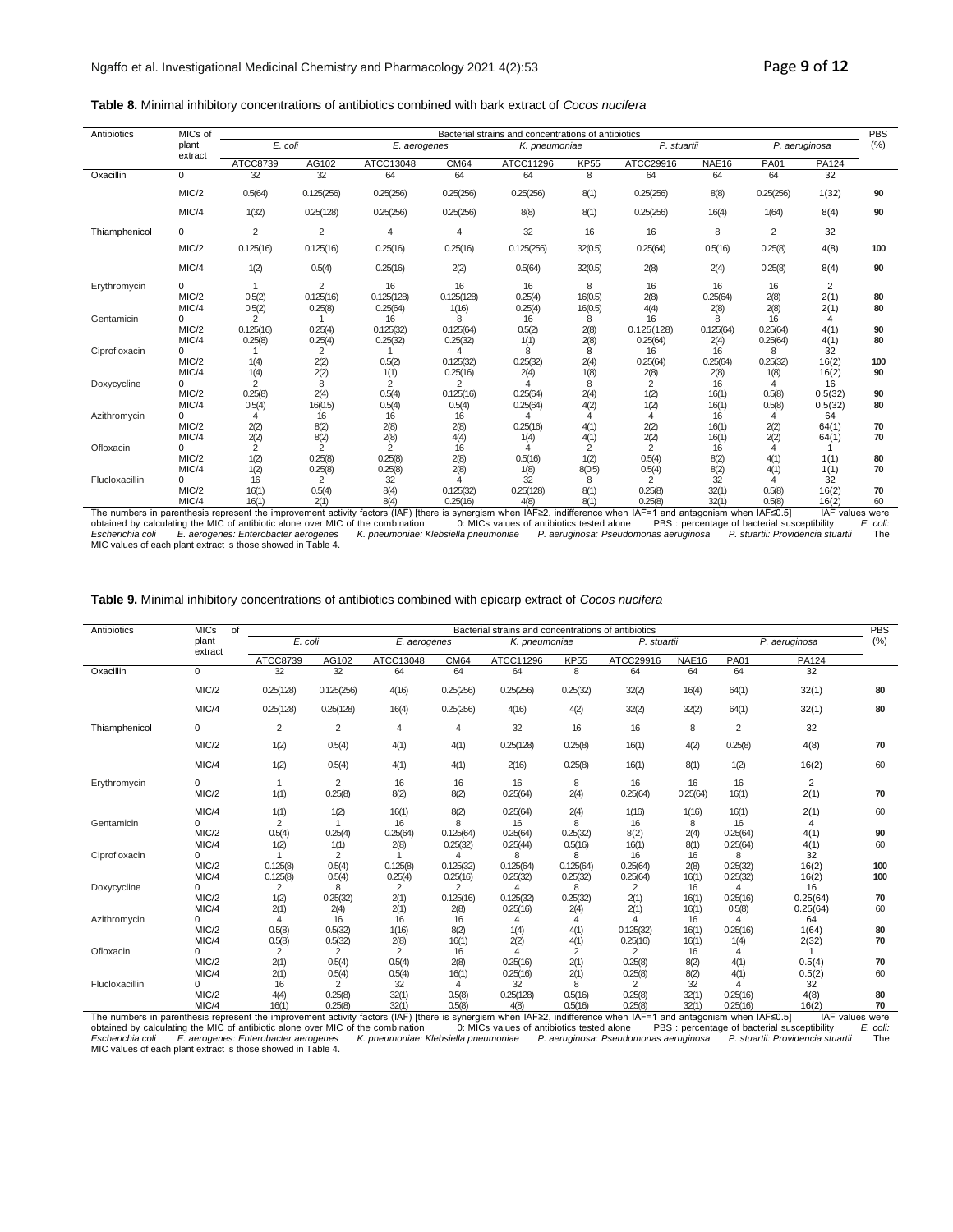### **Table 10.** Minimal inhibitory concentrations of antibiotics combined with mesocarp extract of *Musa sapientum*

| Antibiotics    | MICs of  |                |                |                |                | Bacterial strains and concentrations of antibiotics |                |                |              |                |                | <b>PBS</b> |
|----------------|----------|----------------|----------------|----------------|----------------|-----------------------------------------------------|----------------|----------------|--------------|----------------|----------------|------------|
|                | plant    | E. coli        |                | E. aerogenes   |                | K. pneumoniae                                       |                | P. stuartii    |              |                | P. aeruginosa  | $(\%)$     |
|                | extract  | ATCC8739       | AG102          | ATCC13048      | CM64           | ATCC11296                                           | <b>KP55</b>    | ATCC29916      | <b>NAE16</b> | <b>PA01</b>    | PA124          |            |
| Oxacillin      | $\Omega$ | 32             | 32             | 64             | 64             | 64                                                  | 8              | 64             | 64           | 64             | 32             |            |
|                | MIC/2    | 0.125(256)     | 1(32)          | 32(2)          | 32(2)          | 32(2)                                               | 0.25(32)       | 64(1)          | 0.25(256)    | 64(1)          | 2(16)          | 80         |
|                | MIC/4    | 0.25(128)      | 1(32)          | 32(2)          | 32(2)          | 32(2)                                               | 4(2)           | 64(1)          | 4(16)        | 64(1)          | 16(2)          | 70         |
| Thiamphenicol  | 0        | 2              | 2              | 4              | $\overline{4}$ | 32                                                  | 16             | 16             | 8            | 2              | 32             |            |
|                | MIC/2    | 0.25(8)        | 1(2)           | 0.25(16)       | 0.25(16)       | 0.25(128)                                           | 0.25(8)        | 4(4)           | 4(4)         | 2(1)           | 32(1)          | 80         |
|                | MIC/4    | 0.25(8)        | 1(2)           | 1(4)           | 0.25(16)       | 1(32)                                               | 0.25(8)        | 4(4)           | 8(1)         | 2(1)           | 32(1)          | 70         |
| Erythromycin   | 0        | 1              | 2              | 16             | 16             | 16                                                  | 8              | 16             | 16           | 16             | $\overline{2}$ |            |
|                | MIC/2    | 0.5(2)         | 1(2)           | 8(2)           | 16(1)          | 2(8)                                                | 16(0.5)        | 16(0.5)        | 1(16)        | 8(0.5)         | 2(1)           | 50         |
|                | MIC/4    | 0.5(2)         | 1(2)           | 16(1)          | 16(1)          | 8(2)                                                | 16(0.5)        | 16(0.5)        | 4(4)         | 8(0.5)         | 2(1)           | 40         |
| Gentamicin     | $\Omega$ | $\overline{2}$ |                | 16             | 8              | 16                                                  | 8              | 16             | 8            | 16             | 4              |            |
|                | MIC/2    | 0.125(16)      | 1(1)           | 0.25(32)       | 0.25(32)       | 0.5(32)                                             | 0.5(32)        | 16(1)          | 16(0.5)      | 16(1)          | 2(2)           | 60         |
|                | MIC/4    | 0.5(4)         | 1(1)           | 0.25(32)       | 0.25(32)       | 4(4)                                                | 1(16)          | 16(1)          | 16(0.5)      | 16(1)          | 4(1)           | 50         |
| Ciprofloxacin  | 0        |                | $\overline{2}$ |                | Δ              | 8                                                   | 8              | 16             | 16           | 8              | 32             |            |
|                | MIC/2    | 0.125(8)       | 0.25(8)        | 0.25(4)        | 0.125(32)      | 8(1)                                                | 0.25(32)       | 2(8)           | 16(1)        | 4(2)           | 32(1)          | 70         |
|                | MIC/4    | 0.25(4)        | 0.25(8)        | 0.25(4)        | 0.25(16)       | 8(1)                                                | 0.25(32)       | 2(8)           | 16(1)        | 4(2)           | 32(1)          | 70         |
| Doxycycline    | $\Omega$ | 2              | 8              | 2              | 2              | 4                                                   | 8              | 2              | 16           | 4              | 16             |            |
|                | MIC/2    | 2(1)           | 0.5(16)        | 2(1)           | 2(1)           | 4(1)                                                | 0.5(16)        | 1(2)           | 4(4)         | 4(1)           | 0.25(64)       | 50         |
|                | MIC/4    | 2(1)           | 0.5(16)        | 2(1)           | 2(1)           | 4(1)                                                | 0.5(16)        | 1(2)           | 4(4)         | 4(1)           | 1(16)          | 50         |
| Azithromycin   | $\Omega$ | 4              | 16             | 16             | 16             | 4                                                   | 4              | 4              | 16           | 4              | 64             |            |
|                | MIC/2    | 4(1)           | 4(4)           | 1(16)          | 32(0.5)        | 4(1)                                                | 8(0.5)         | 1(4)           | 16(1)        | 2(2)           | 2(32)          | 50         |
|                | MIC/4    | 4(1)           | 8(2)           | 2(8)           | 32(0.5)        | 4(1)                                                | 8(0.5)         | 2(2)           | 16(1)        | 2(2)           | 8(4)           | 40         |
| Ofloxacin      | $\Omega$ | $\overline{2}$ | $\overline{2}$ | $\overline{2}$ | 16             | $\overline{\mathcal{A}}$                            | $\overline{2}$ | $\overline{2}$ | 16           | $\overline{4}$ |                |            |
|                | MIC/2    | 0.5(4)         | 0.25(8)        | 4(0.5)         | 32(0.5)        | 8(0.5)                                              | 0.25(8)        | 0.25(8)        | 8(2)         | 4(1)           | 0.5(2)         | 60         |
|                | MIC/4    | 0.5(4)         | 0.25(8)        | 4(0.5)         | 32(0.5)        | 8(0.5)                                              | 0.25(8)        | 0.25(8)        | 8(2)         | 4(1)           | 0.5(2)         | 60         |
| Flucloxacillin | 0        | 16             | 2              | 32             | 4              | 32                                                  | 8              | $\overline{2}$ | 32           |                | 32             |            |
|                | MIC/2    | 8(2)           | 2(1)           | 32(1)          | 4(1)           | 32(1)                                               | 4(2)           | 4(0.5)         | 32(1)        | 4(1)           | 2(16)          | 30         |
|                | MIC/4    | 8(2)           | 2(1)           | 32(1)          | 4(1)           | 32(1)                                               | 4(2)           | 4(0.5)         | 32(1)        | 4(1)           | 2(16)          | 30         |

MIC/4 8(2) 2(1) 32(1) 4(1) 32(1) 4(1) 32(1) 4(2) 4(2) 4(5) 32(1) 4(5) 32(1) 4(5) 2(16) 30<br>
The numbers in parenthesis represent the improvement activity factors (IAF) [there is synergism when IAF≥2, indifference when IAF=1

| Table 11. Minimal inhibitory concentrations of antibiotics combined with epicarp of Musa sapientum |
|----------------------------------------------------------------------------------------------------|
|----------------------------------------------------------------------------------------------------|

| Antibiotics    | MICs of                    | Bacterial strains and concentrations of antibiotics |                                      |                                |                       |                         |                           |                       |                      |                       |                          | PBS (%)  |
|----------------|----------------------------|-----------------------------------------------------|--------------------------------------|--------------------------------|-----------------------|-------------------------|---------------------------|-----------------------|----------------------|-----------------------|--------------------------|----------|
|                | plant                      | E. coli                                             |                                      | E. aerogenes                   |                       | K. pneumoniae           |                           | P. stuartii           |                      | P. aeruginosa         |                          |          |
|                | extract                    | ATCC8739                                            | AG102                                | ATCC13048                      | CM64                  | ATCC11296               | <b>KP55</b>               | ATCC29916             | NAE16                | <b>PA01</b>           | PA124                    |          |
| Oxacillin      | $\mathbf 0$                | 32                                                  | 32                                   | 64                             | 64                    | 64                      | 8                         | 64                    | 64                   | 64                    | 32                       |          |
|                | MIC/2                      | 0.25(128)                                           | 0.25(128)                            | 32(2)                          | 32(2)                 | 16(4)                   | 4(2)                      | 64(1)                 | 64(1)                | 8(8)                  | 8(4)                     | 80       |
|                | MIC/4                      | 0.25(128)                                           | 0.5(64)                              | 32(2)                          | 32(2)                 | 32(2)                   | 4(2)                      | 64(1)                 | 64(1)                | 8(8)                  | 8(4)                     | 70       |
| Thiamphenicol  | $\mathbf 0$                | 2                                                   | $\overline{2}$                       | 4                              | $\overline{4}$        | 32                      | 16                        | 16                    | 8                    | 2                     | 32                       |          |
|                | MIC/2                      | 0.5(4)                                              | 0.25(8)                              | 4(1)                           | 4(1)                  | 32(1)                   | 8(2)                      | 32(0.5)               | 16(0.5)              | 0.5(4)                | 16(2)                    | 50       |
|                | MIC/4                      | 0.5(4)                                              | 0.25(8)                              | 4(1)                           | 4(1)                  | 32(1)                   | 16(1)                     | 32(0.5)               | 16(0.5)              | 1(2)                  | 16(2)                    | 40       |
| Erythromycin   | $\mathbf 0$<br>MIC/2       | 2(0.5)                                              | 2<br>1(2)                            | 16<br>32(0.5)                  | 16<br>32(0.5)         | 16<br>0.5(32)           | 8<br>8(1)                 | 16<br>32(0.5)         | 16<br>16(1)          | 16<br>16(1)           | 2<br>2(1)                | 20       |
| Gentamicin     | MIC/4<br>$\Omega$          | 2(0.5)<br>2                                         | 1(2)                                 | 32(0.5)<br>16                  | 32(0.5)<br>8          | 2(8)<br>16              | 8(1)<br>8                 | 32(0.5)<br>16         | 16(1)<br>8           | 16(1)<br>16           | 2(1)<br>4                | 20       |
|                | MIC/2<br>MIC/4             | 0.25(8)<br>0.25(8)                                  | 1(1)<br>1(1)                         | 4(2)<br>4(2)                   | 8(1)<br>8(1)          | 0.5(32)<br>2(8)         | 0.125(64)<br>0.25(32)     | 16(1)<br>16(1)        | 16(0.5)<br>16(0.5)   | 16(1)<br>16(1)        | 4(1)<br>4(1)             | 40<br>40 |
| Ciprofloxacin  | $\Omega$<br>MIC/2<br>MIC/4 | 0.125(8)<br>0.125(8)                                | $\overline{2}$<br>0.25(8)<br>0.25(8) | $\overline{1}$<br>1(1)<br>1(1) | 4<br>8(0.5)<br>8(0.5) | 8<br>16(0.5)<br>16(0.5) | 8<br>0.125(64)<br>0.5(16) | 16<br>16(1)<br>16(1)  | 16<br>16(1)<br>16(1) | 8<br>8(1)<br>8(1)     | 32<br>64(0.5)<br>64(0.5) | 30<br>30 |
| Doxycycline    | $\Omega$<br>MIC/2          | 2<br>0.5(4)                                         | 8<br>0.25(32)                        | 2<br>0.25(8)                   | 2<br>1(2)             | 4<br>4(4)               | 8<br>0.25(32)             | 2<br>2(1)             | 16<br>16(1)          | 4<br>4(1)             | 16<br>2(8)               | 70       |
| Azithromycin   | MIC/4<br>$\Omega$<br>MIC/2 | 0.5(4)<br>4<br>4(1)                                 | 2(4)<br>16<br>8(2)                   | 0.25(8)<br>16<br>2(8)          | 1(2)<br>16<br>32(0.5) | 8(2)<br>4<br>4(1)       | 1(8)<br>4<br>1(4)         | 2(1)<br>4<br>4(1)     | 16(1)<br>16<br>16(1) | 4(1)<br>4<br>1(4)     | 2(8)<br>64<br>64(1)      | 70<br>40 |
| Ofloxacin      | MIC/4<br>$\Omega$          | 4(1)<br>2                                           | 16(1)<br>2                           | 2(8)<br>2                      | 32(0.5)<br>16         | 4(1)<br>4               | 2(2)<br>2                 | 4(1)<br>2             | 16(1)<br>16          | 2(2)<br>4             | 64(1)                    | 30       |
|                | MIC/2<br>MIC/4             | 0.5(4)<br>0.5(4)                                    | 1(2)<br>1(2)                         | 0.5(4)<br>0.5(4)               | 16(1)<br>16(1)        | 0.5(16)<br>4(2)         | 2(1)<br>2(1)              | 0.25(8)<br>0.5(4)     | 16(1)<br>16(1)       | 4(1)<br>4(1)          | 0.5(2)<br>1(1)           | 60<br>50 |
| Flucloxacillin | $\Omega$<br>MIC/2<br>MIC/4 | 16<br>16(1)<br>16(1)                                | 2<br>1(2)<br>2(1)                    | 32<br>16(2)<br>16(2)           | 4<br>2(2)<br>4(1)     | 32<br>8(4)<br>8(4)      | 8<br>8(1)<br>8(1)         | 2<br>0.5(4)<br>0.5(4) | 32<br>32(1)<br>32(1) | 4<br>8(0.5)<br>8(0.5) | 32<br>4(8)<br>16(2)      | 60<br>40 |

MIC/4 16(1) 2(1) 16(2) 4(1) 8(4) 8(1) 0.5(4) 32(1) 8(0.5) 16(2) 40<br>
The numbers in parenthesis represent the improvement activity factors (IAF) [there is synergism when IAF≥2, indifference when IAF=1 and antagonism when IA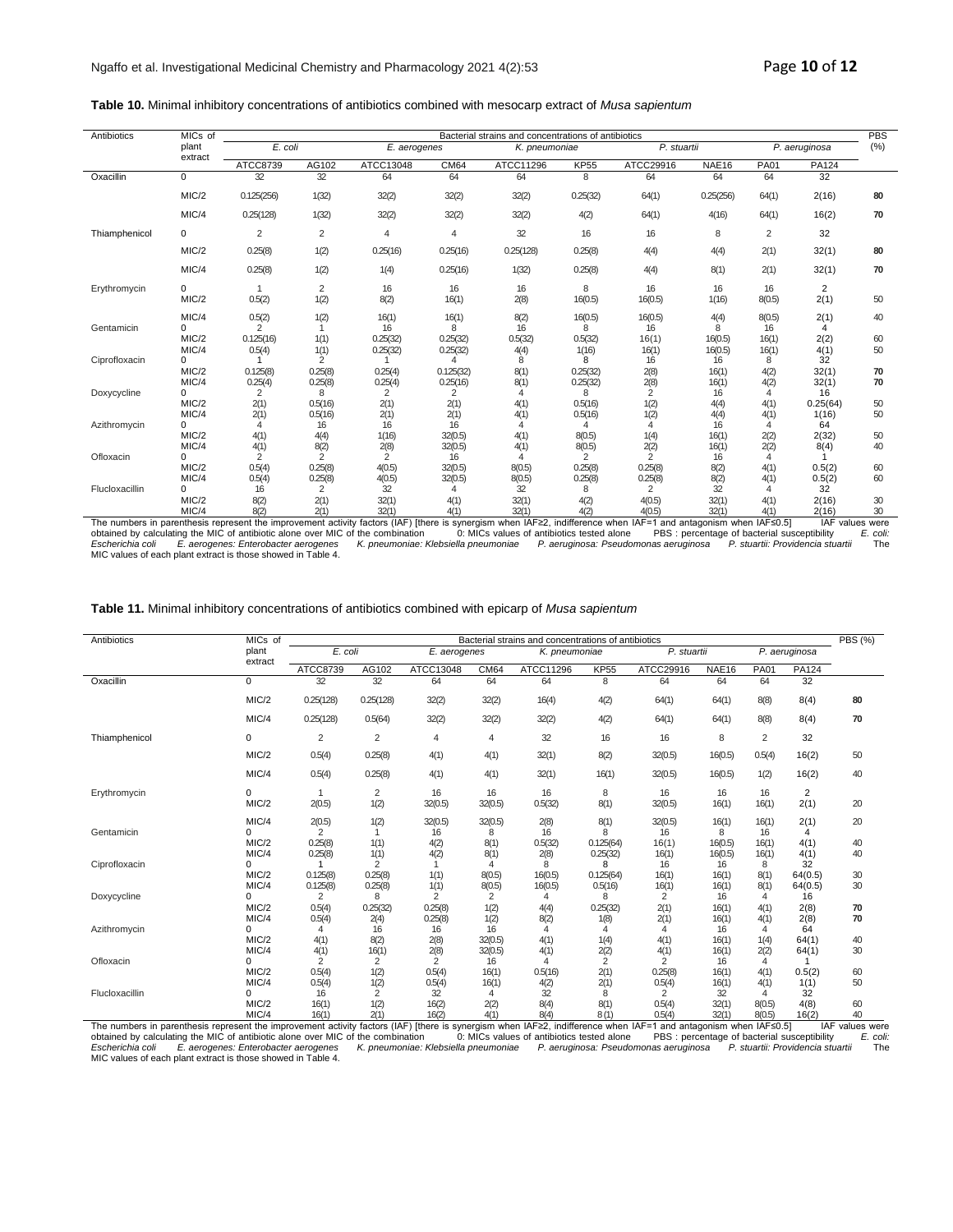## **Conclusion**

This work aimed at evaluating the antibacterial potential of some edible plant extracts against a panel of MDR Gram-negative phenotypes. Each extract contained at least three phytochemicals and extracts from different parts of *Cocos nucifera* (leaves, bark and epicarp) were most active. They showed significant activities and bactericidal effects against several strains, while extract from *Glycine max* seeds moderately inhibited the growth of few bacteria. However, extracts from all parts of *Musa sapientum* (epicarp and mesocarp) did not exhibit any activity against all studied bacterial strains. Therefore, all tested plant extracts potentiated the activity of all used antibiotics against several studied bacteria indicating the synergistic effects between bioactive compounds of plants and these antibiotics. Taken together, these results including the pharmacological properties of tested plants indicate that *Cocos nucifera* is a very promising plant and may has a potential benefit as an alternative antibiotic agent through its antibacterial activity to overcome infections caused by resistant bacteria. In other words, drugs and supplements can be formulated with coconut products for prophylactic and therapeutic purposes.

## **Abbreviations**

## **Abbreviations**

| <b>ATCC</b> | American Type Culture Collection                  |  |  |  |  |  |  |
|-------------|---------------------------------------------------|--|--|--|--|--|--|
| MIC:        | Minimal inhibitory concentration                  |  |  |  |  |  |  |
| MBC:        | Minimal bactericidal concentration                |  |  |  |  |  |  |
| DMSO:       | Dimethylsulfoxide                                 |  |  |  |  |  |  |
| INT:        | p-lodonitrotetrazolium chloride                   |  |  |  |  |  |  |
| SFR/CAM:    | Society of forest reserve of Cameroon             |  |  |  |  |  |  |
| NHC :       | National herbarium of Cameroon                    |  |  |  |  |  |  |
| MHA :       | Mueller Hinton agar                               |  |  |  |  |  |  |
| MHB:        | Mueller Hinton broth                              |  |  |  |  |  |  |
| OD:         | Optical density                                   |  |  |  |  |  |  |
| RND:        | Resistance-nodulation-cell division               |  |  |  |  |  |  |
| EPI:        | Efflux pumps inhibitor                            |  |  |  |  |  |  |
| IAF :       | Improvement activity factor                       |  |  |  |  |  |  |
| FY :        | Extractive yield                                  |  |  |  |  |  |  |
| OXA :       | Oxacillin                                         |  |  |  |  |  |  |
| THI:        | Thiamphenicol                                     |  |  |  |  |  |  |
| FRY:        | Erythromycin                                      |  |  |  |  |  |  |
| GEN :       | Gentamicin                                        |  |  |  |  |  |  |
| CIP:        | Ciprofloxacin                                     |  |  |  |  |  |  |
| DOX :       | Doxocyclin                                        |  |  |  |  |  |  |
| AZI:        | Azithromycin                                      |  |  |  |  |  |  |
| OFL:        | Ofloxacin                                         |  |  |  |  |  |  |
| FLU:        | Flucloxacillin                                    |  |  |  |  |  |  |
| PSBS:       | susceptible<br>bacteria<br>percentage<br>οf<br>to |  |  |  |  |  |  |
| substances  |                                                   |  |  |  |  |  |  |
| PBS :       | percentage of bacterial susceptibility            |  |  |  |  |  |  |

## **Authors' Contribution**

CMNN realized antibacterial activities of samples alone and in combination with antibiotics. Phytochemical screening was done by MGGF. Mechanisms of action of the most active sample were carried out by BENW and PN. The manuscript was written by SBT and the work was supervised by VK and ATM.

### **Acknowledgments**

The authors are grateful to the American Type Culture Collection laboratory which provided the reference bacterial strains and the laboratory of UMR-MD1 of the University of Mediterranean, Marseille, France for providing bacterial strains. We are also thankful Mr Ashu F. Ayukarah for language editing. Authors are also grateful to Alexander von Humboldt Foundation for the Equipment grants 3.4 - 8151/Kuete (GA-Nr.19014) to VK and 3.4 - 8151 / 18026 to ATM.

## **Conflict of interest**

The authors declare no conflict of interest

#### **Article history:**

Received: 11 July 2021 Received in revised form: 24 August 2021 Accepted: 30 August 2021 Available online: 30 August 2021

## **References**

- 1. Schwars S, Kehrenberg C, Walsh TR. 2001. Use of antimicrobial agents in veterinary medicine and food animal production. International Journal of Antimicrobial Agents, 17:431-437
- 2. Van Duijkeren E, Anne-Kathrin S, Marilyn CR, Wang Y, Sshwarz S. 2017. Mechanism of bacterial resistance to antimicrobial agents. Antimicrobial Resistance in Bacteria from Livestock and Companion Animals, 4: 51-82
- 3. Bryskier, A. (ed.). 2005. Antimicrobial agents: antibacterial and antifungals. AMS press, Washington, DC.
- 4. Davies J, Davies D. 2010. Origins and evolution of antibiotic resistance. Microbiology
- and Molecular Biology Reviews, 74(3): 417-433<br>5. Odonkor TS, Addo KK. 2011. Bacteria resistance to antibiotics: recent trends and<br>challenge. International Journal of Biology and Medical Research, 2(4): 1204-1210.<br>6. Guarda
- bacterial resistance. In: Aarestrup F.M. (Ed.), Antimicrobial resistance in bacteria of
- animal origin. American Society for Microbiology Press: Washington. p 1-18<br>7. Schwarz S, Cloeckaert A, Roberts MC. 2006. Mechanisms and spread of bacterial<br>resistance to antimicrobial agents, P 73-98. In Aarestrup FM (ed),
- 8. Schwarz s, Loeffler A, Kadlec K. 2017. Bacterial resistance to antimicrobial agents and its impact on veterinary a human medicine. Veterinary Dermatology, 28:82-119 9. Akinmoladun AC, Ibukun EO, Afor E, Akinrinlola BL, Onibon TR, Akinboboye AO, et al.,
- 2007. Chemical constituents and antioxidant activity of *Alstonia boonei*. African Journal of Biotechnology, 6: 1197-1201
- 10. Ifesan BOT, Fashakin JF, Ebosele F, Oyerinde AS. 2013. Antioxidant and antimicrobial properties of selected plant leaves. European Journal of Medicinal Plants, 3(3): 465-473
- 11. Kuete V, Efferth T. 2010. Cameroonian medicinal plants: pharmacology and derived natural products. Frontiers in Pharmacology, 1: 123.
- 12. Kuete V, Krusche B, Youns M, Voukeng I, Fankam AG, Tankeo S, Lacmata S, Efferth T. 2011. Cytotoxicity of some Cameroonian spices and selected medicinal plant extracts. Journal of Ethnopharmacology, 134: 803–812
- 13. Prasad SK, Laloo D, Kumar M, Hemalatha S. 2013. Antidiarrhoeal evaluation of root extracts, its bioactive fraction and lupinifolin isolated from Eriosema chinense. Planta Medica, 79:1620-1627.
- 14. Tankeo SB, Lacmata TS, Noumedem JAK, . Dzoyem JP, Kuiate JR, Kuete V. 2014. Antibacterial and antibiotic-potentiation activities of some Cameroonian food plants against multi-drug resistant Gram-negative bacteria. Chinese Journal of Integretive Medicine, 20(7):546-554
- 15. Tankeo SB., Damen F, Sandjo LP, Celik I, Tane P, Kuete V. 2016. Antibacterial activities of the methanol extracts, fractions and compounds from Harungana madagascariensis Lam. ex Poir. (Hypericaceae). Journal of Ethnopharmacology, 190: 100–105
- 16. Heeok H, Lee JH, Kim S-K. 2018. Phytochemical and antioxidant capacity of some tropical edible plants. Asian-Australasian Journal of Animal Science, 31(10):1677- 1684
- 17. Esquenazi D, Wigg MD, Miranda MM, Rodrigues HM., Tostes JB, Rozental S, Da-Silva AJ, Alviano CS. 2002. Antimicrobial and antiviral activities of polyphenolics from Cocos nucifera Linn. (Palmae) husk fiber extract. Research Microbiology, 153:647-652.
- 18. Ponnusha BS, Subramaniyam S, Pasupathi P, Subramaniyam B, Virumandy R. 2011.<br>Antioxidant and antimicrobial properties of Glycine Max. a review. International<br>Journal of Current Biological and Medicinal Science, 1(2): 4
- 19. Rashid ZSM, Sajid I, Karmaker BK, Islam MM, Haque E. 2013. Antidiarrheal potentiality of methanolic extract of different parts of Musa sapientum fruits. .<br>European Journal of Applied Sciences, 5: 134-141
- 20. Harbone JB. 1973. Phytochemical methods: A guide to modern techniques of plant analysis. London, Chapman and Hall Ltd. p 116
- 21. Eloff J.N. 1998. A sensitive and quick microplate method to determine the minimal inhibitory concentration of plant extracts for bacteria. Planta Medica, 64: 711-713.